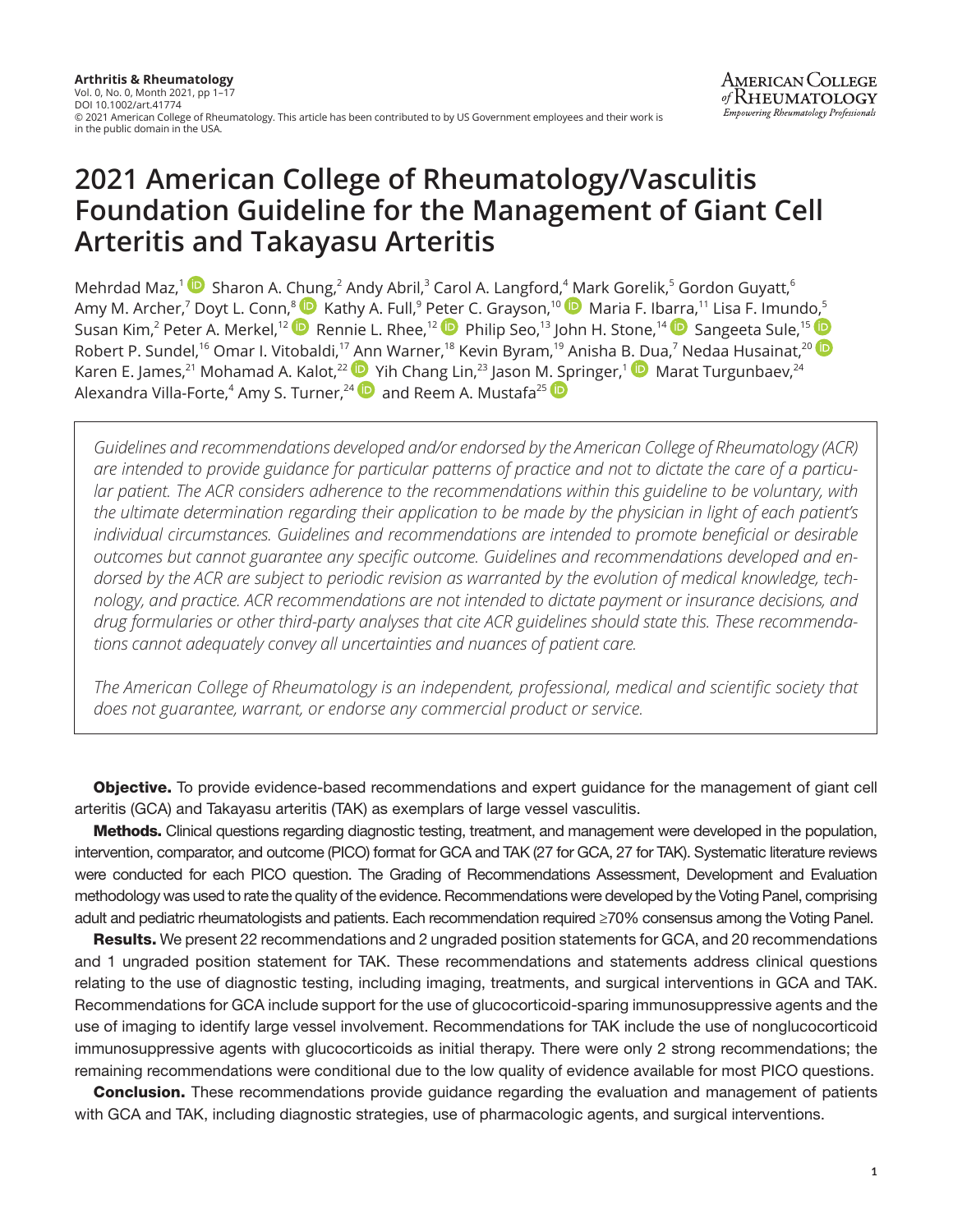#### **INTRODUCTION**

Giant cell arteritis (GCA) and Takayasu arteritis (TAK) are systemic vasculitides that primarily affect large- and medium-sized vessels (1). GCA can present with both cranial and extracranial manifestations. Cranial manifestations include headaches, scalp tenderness, vision loss, and jaw claudication. Large vessel ("extracranial") involvement results in arterial stenosis and aneurysms, causing absent pulses and limb claudication (2). GCA is more common in individuals of Northern European descent who are older than 50 years of age. Diagnosis is based on clinical presentation, pathologic abnormalities on temporal artery biopsy, and/or evidence of large vessel involvement on vascular imaging (1–6). Glucocorticoids are the mainstay treatment for GCA, but tocilizumab has been approved by the US Food and Drug Administration for the treatment of GCA (7,8).

TAK causes granulomatous inflammation of the aorta and its branches. It is more common in younger women (9,10). Clinical manifestations include constitutional symptoms, elevated levels of inflammation markers, and arterial stenosis and/or aneurysms resulting in limb claudication and absent pulses (11). Treatment options include glucocorticoids, nonglucocorticoid immunosuppressive agents, and surgical management of vascular abnormalities (12).

As GCA and TAK share clinical manifestations, similar questions arise regarding their treatment and management. Recent studies have broadened treatment options for GCA, and vascular imaging is increasingly used for diagnosis and management. This guideline was developed to provide evidence-based recommendations for the evaluation and management of GCA and TAK.

#### **METHODS**

This guideline followed the American College of Rheumatology (ACR) guideline development process ([https://www.](https://www.rheumatology.org/Practice-Quality/Clinical-Support/Clinical-Practice-Guidelines) [rheumatology.org/Practice-Quality/Clinical-Support/Clinical-](https://www.rheumatology.org/Practice-Quality/Clinical-Support/Clinical-Practice-Guidelines)[Practice-Guidelines\)](https://www.rheumatology.org/Practice-Quality/Clinical-Support/Clinical-Practice-Guidelines) using the Grading of Recommendations Assessment, Development and Evaluation (GRADE) methodology to rate the quality of evidence and develop recommendations (13–15). ACR policy guided the management of conflicts of interest and disclosures ([https://www.rheumatology.org/](https://www.rheumatology.org/Practice-Quality/Clinical-Support/Clinical-Practice-Guidelines/Vasculitis) [Practice-Quality/Clinical-Support/Clinical-Practice-Guidelines/](https://www.rheumatology.org/Practice-Quality/Clinical-Support/Clinical-Practice-Guidelines/Vasculitis) [Vasculitis](https://www.rheumatology.org/Practice-Quality/Clinical-Support/Clinical-Practice-Guidelines/Vasculitis)). Supplementary Appendix 1 (available on the *Arthritis & Rheumatology* website at [http://onlinelibrary.wiley.com/](http://onlinelibrary.wiley.com/doi/10.1002/art.41774/abstract) [doi/10.1002/art.41774/abstract](http://onlinelibrary.wiley.com/doi/10.1002/art.41774/abstract)) presents a detailed description of the methods. Briefly, the Literature Review team undertook systematic literature reviews for predetermined questions specifying the clinical population, intervention, comparator, and outcomes (PICO). An in-person Patient Panel of 11 individuals with different types of vasculitis (3 patients with GCA or TAK) was moderated by a member of the Literature Review team (ABD). This Patient Panel reviewed the evidence report (along with a summary and interpretation by the moderator) and provided patient perspectives and preferences about their personal experiences regarding clinical and treatment aspects of their disease. The Voting Panel comprised 9 adult rheumatologists, 5 pediatric rheumatologists, and 2 patients; they reviewed the Literature Review team's evidence summaries and, bearing in mind the Patient Panel's deliberations, formulated and voted on recommendations. A recommendation required ≥70% consensus among the Voting Panel.

Rheumatology, Atlanta, Georgia; <sup>25</sup>Reem A. Mustafa, MD, FACP, MPH, PhD: University of Kansas Medical Center, Kansas City, and McMaster University, Hamilton, Ontario, Canada.

Drs. Maz, Chung, and Abril contributed equally to this work.

Dr. Langford has received consulting fees, speaking fees, and/or honoraria from Bristol Myers Squibb (less than \$10,000) and research grants from Bristol Myers Squibb, GlaxoSmithKline, and Genentech. Dr. Grayson has submitted a patent application for the diagnosis and treatment of vacuoles, E1 enzyme, x-linked, autoinflammatory, somatic (VEXAS) syndrome. Dr. Merkel has received consulting fees, speaking fees, and/or honoraria from AbbVie, Biogen, Bristol Myers Squibb, CSL Behring, Genentech/Roche, Genzyme/GlaxoSmithKline, Insmed, Janssen, Kiniksa, Kyverna, Pfizer, Sparrow, and Takeda (less than \$10,000 each) and from AstraZeneca, InflaRx, and ChemoCentryx (more than \$10,000 each), research support from AstraZeneca, Boehringer Ingelheim, Bristol Myers Squibb, Celgene, ChemoCentryx, Forbius, Genentech/Roche, Sanofi-Genzyme, GlaxoSmithKline, and InflaRx, and royalties from *UpToDate*. Dr. Stone has received consulting fees, speaking fees, and/or honoraria from Roche and Genentech (less than \$10,000 each). Dr. Sule holds a patent related to the development of the Glucocorticoid Toxicity Index. Dr. Sundel has received royalties from *UpToDate*. Dr. Dua has received consulting fees, speaking fees, and/or honoraria from ChemoCentryx and AbbVie (less than \$10,000 each). No other disclosures relevant to this article were reported.

Address correspondence to Sharon A. Chung, MD, MAS, 513 Parnassus Avenue, Medical Sciences S865, UCSF Box 0500, San Francisco, CA 94143. Email: [Sharon.Chung@ucsf.edu.](mailto:Sharon.Chung@ucsf.edu)

Submitted for publication September 25, 2020; accepted in revised form April 13, 2021.

The article is published simultaneously in *Arthritis Care & Research*. Supported by the American College of Rheumatology and the Vasculitis Foundation.

<sup>&</sup>lt;sup>1</sup>Mehrdad Maz, MD, Jason M. Springer, MD, MS: University of Kansas Medical Center, Kansas City; <sup>2</sup>Sharon A. Chung, MD, MAS, Susan Kim, MD: University of California, San Francisco; <sup>3</sup>Andy Abril, MD: Mayo Clinic, Jacksonville, Florida; <sup>4</sup>Carol A. Langford, MD, Alexandra Villa-Forte, MD, MPH: Cleveland Clinic Foundation, Cleveland, Ohio; <sup>5</sup>Mark Gorelik, MD, Lisa F. Imundo, MD: Columbia University, New York, New York; <sup>6</sup>Gordon Guyatt, MD, MSc, FRCP, OC: McMaster University, Hamilton, Ontario, Canada; <sup>7</sup>Amy M. Archer, MD, PhD, Anisha B. Dua, MD, MPH: Northwestern University, Chicago, Illinois; <sup>8</sup>Doyt L. Conn, MD: Emory University, Atlanta, Georgia; <sup>9</sup>Kathy A. Full, BA, MA: Springfield, Illinois; <sup>10</sup>Peter C. Grayson, MD, MSc: National Institute of Arthritis and Musculoskeletal and Skin Diseases, NIH, Bethesda, Maryland; <sup>11</sup>Maria F. Ibarra, MD: Children's Mercy Hospital, Kansas City, Missouri; <sup>12</sup>Peter A. Merkel, MD, MPH, Rennie L. Rhee, MD: University of Pennsylvania, Philadelphia; 13Philip Seo, MD, MHS: Johns Hopkins University, Baltimore, Maryland; <sup>14</sup>John H. Stone, MD, MPH: Massachusetts General Hospital, Boston; <sup>15</sup>Sangeeta Sule, MD, PhD: Children's National Hospital, Washington, DC; <sup>16</sup>Robert P. Sundel, MD: Boston Children's Hospital, Boston, Massachusetts; 17Omar I. Vitobaldi, MSEE: Chicago, Illinois; <sup>18</sup>Ann Warner, MD: Saint Luke's Health System, Kansas City, Missouri; <sup>19</sup>Kevin Byram, MD: Vanderbilt University, Nashville, Tennessee; <sup>20</sup>Nedaa Husainat, MD: SSM Health–St. Mary's Hospital, St. Louis, Missouri; <sup>21</sup>Karen E. James, MD, MSCE: University of Utah, Salt Lake City; <sup>22</sup>Mohamad A. Kalot, MD: State University of New York at Buffalo; <sup>23</sup>Yih Chang Lin, MD: University of South Florida, Tampa; <sup>24</sup>Marat Turgunbaev, MD, MPH, Amy S. Turner: American College of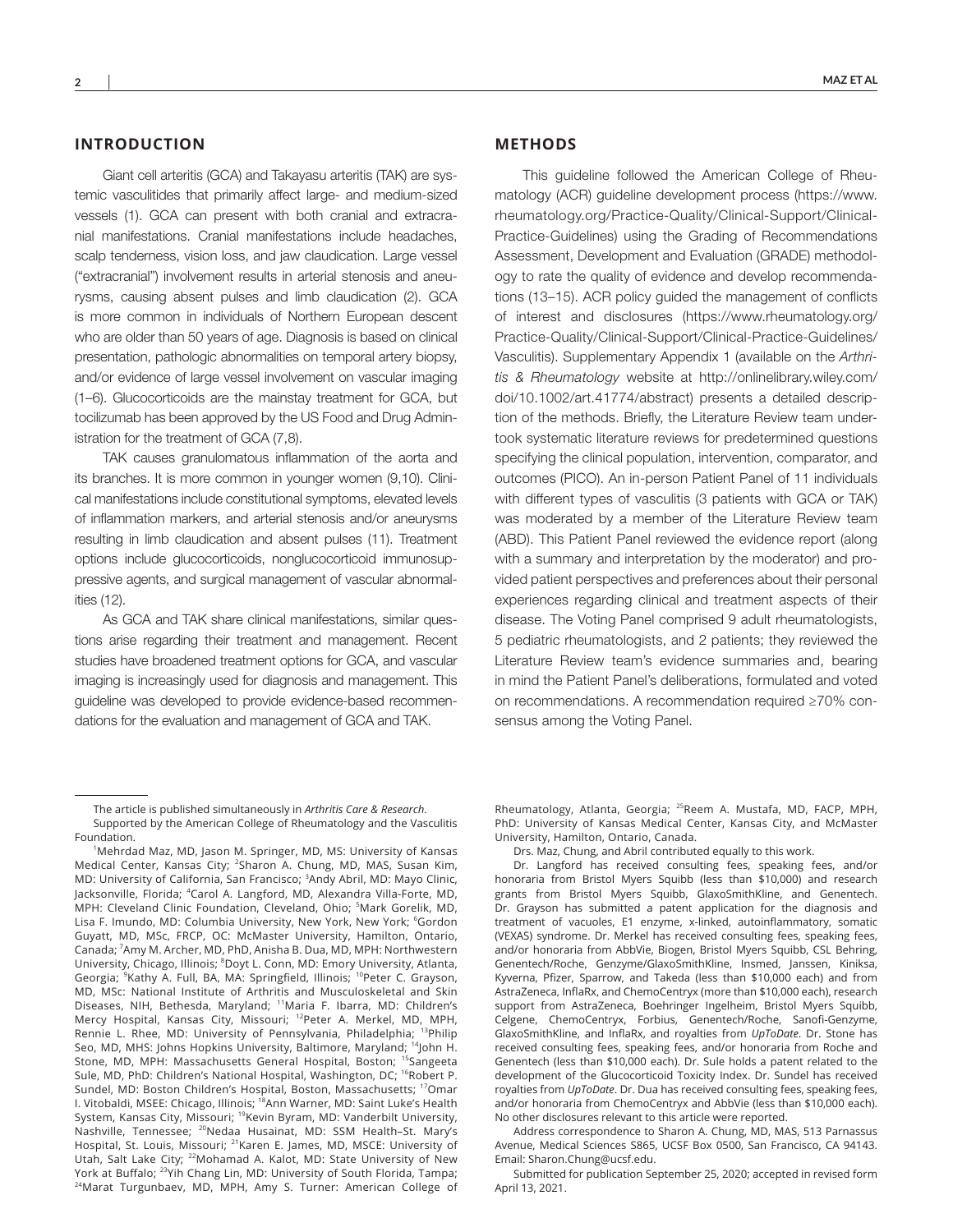#### **How to interpret the recommendations**

A *strong* recommendation is typically supported by moderateto high-quality evidence (e.g., multiple randomized controlled trials). For a strong recommendation, the recommended course of action would apply to all or almost all patients. Only a small proportion of clinicians/patients would not want to follow the recommendation. In rare instances, a strong recommendation may be based on very low– to low-certainty evidence. For example, an intervention may be strongly recommended if it is considered low-cost, without harms, and the consequence of not performing the intervention may be catastrophic. An intervention may be strongly recommended against if there is high certainty that the intervention will lead to more harm than the comparison with very low or low certainty about its benefit (16).

A *conditional* recommendation is generally supported by lower-quality evidence or a close balance between desirable and undesirable outcomes. For a conditional recommendation, the recommended course of action would apply to the majority of the patients, but the alternative is a reasonable consideration. Conditional recommendations always warrant a shared decisionmaking approach. We specify conditions under which the alternative may be considered.

In some instances, the committee found that the evidence for a particular PICO question did not support a graded

recommendation or did not favor one intervention over another. However, the Voting Panel believed that the PICO question addressed a commonly encountered clinical question which has not been fully clarified and requires further investigation, and thus felt that providing guidance for this question was warranted. For these situations, we present "ungraded position statements," which reflect general views of the Voting Panel.

In this evidence-based guideline, we explicitly used the best evidence available and present that in a transparent manner for the clinician reader/user (10). In some instances, this includes randomized trials in which the interventions under consideration are directly compared. The GRADE system rates evidence that comes exclusively from the collective experience of the Voting Panel and Patient Panel members as "very low– quality" evidence (15).

For each recommendation, details regarding the PICO questions and the GRADE evidence tables can be found in Supplementary Appendix 2 ([http://onlinelibrary.wiley.com/doi/10.1002/](http://onlinelibrary.wiley.com/doi/10.1002/art.41774/abstract) [art.41774/abstract\)](http://onlinelibrary.wiley.com/doi/10.1002/art.41774/abstract).

## **RESULTS**

For the GCA evidence report, 399 articles were reviewed to address 27 PICO questions. For the TAK evidence report, 347 articles were reviewed to address 27 PICO questions.

|  |  |  |  | Table 1. Definitions of selected terms used in the recommendations and ungraded position statements for GCA and TAK* |  |  |  |  |  |  |
|--|--|--|--|----------------------------------------------------------------------------------------------------------------------|--|--|--|--|--|--|
|--|--|--|--|----------------------------------------------------------------------------------------------------------------------|--|--|--|--|--|--|

| Term                                            | Definition                                                                                                                                                                             |
|-------------------------------------------------|----------------------------------------------------------------------------------------------------------------------------------------------------------------------------------------|
| Disease states                                  |                                                                                                                                                                                        |
| Suspected disease                               | Clinical signs and/or symptoms suggestive of GCA/TAK and not explained by other conditions                                                                                             |
| Active disease                                  | New, persistent, or worsening clinical signs and/or symptoms attributed to GCA/TAK and not related to<br>prior damage                                                                  |
| Severe disease                                  | Vasculitis with life- or organ-threatening manifestations (e.g., vision loss, cerebrovascular ischemia, cardiac<br>ischemia, limb ischemia)                                            |
| Nonsevere disease                               | Vasculitis without life- or organ-threatening manifestations (e.g., constitutional symptoms, headache, jaw<br>claudication, symptoms of polymyalgia rheumatica)                        |
| Remission                                       | Absence of clinical signs or symptoms attributed to active GCA/TAK, on or off immunosuppressive therapy                                                                                |
| Refractory disease                              | Persistent active disease despite an appropriate course of immunosuppressive therapy                                                                                                   |
| Relapse                                         | Recurrence of active disease following a period of remission                                                                                                                           |
| Cranial ischemia                                | Visual and neurologic involvement including amaurosis fugax, vision loss, and stroke                                                                                                   |
| Treatments                                      |                                                                                                                                                                                        |
| IV pulse GCs                                    | IV methylprednisolone 500-1,000 mg/day (adults) or 30 mg/kg/day (children; maximum 1,000 mg/day) or<br>equivalent for 3-5 days                                                         |
| High-dose oral GCs                              | Prednisone 1 mg/kg/day up to 80 mg or equivalent                                                                                                                                       |
| Moderate-dose oral GCs                          | Prednisone 0.5 mg/kg/day (generally 10-40 mg/day in adults) or equivalent                                                                                                              |
| Low-dose oral GCs                               | Prednisone ≤10 mg/day or equivalent                                                                                                                                                    |
| Non-GC nonbiologic<br>immunosuppressive therapy | Azathioprine, leflunomide, methotrexate, mycophenolate mofetil, cyclophosphamide                                                                                                       |
| <b>Biologics</b>                                | Abatacept, tumor necrosis factor inhibitor, tocilizumab                                                                                                                                |
| Surgical intervention                           | Angioplasty, stent placement, vascular bypass, vascular graft                                                                                                                          |
| Disease assessments                             |                                                                                                                                                                                        |
| Clinical monitoring                             | Assessing for clinical signs and symptoms of active disease, obtaining 4 extremity blood pressures, and<br>obtaining clinical laboratory results, including inflammation marker levels |
| Inflammation markers                            | Erythrocyte sedimentation rate, C-reactive protein level                                                                                                                               |
| Noninvasive imaging                             | Computed tomography angiogram, magnetic resonance angiogram, positron emission tomography scan,<br>vascular ultrasound, magnetic resonance imaging of temporal and scalp arteries      |
| Invasive imaging                                | Conventional catheter-based angiogram                                                                                                                                                  |

\* GCA = giant cell arteritis; TAK = Takayasu arteritis; IV = intravenous; GCs = glucocorticoids.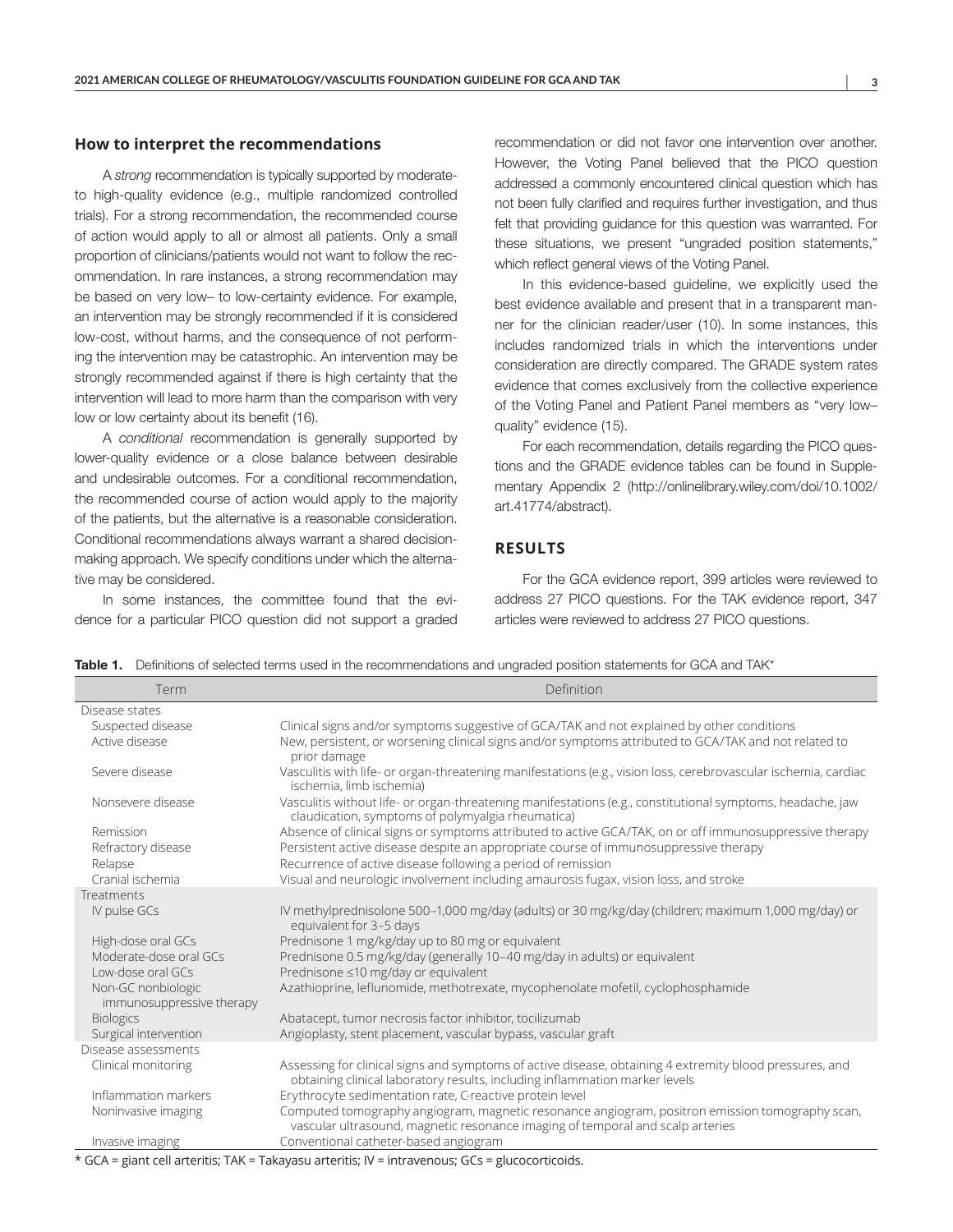## **Recommendations and ungraded position statements for the management of GCA**

Table 1 presents definitions of selected terms used in the recommendations, including disease states such as severe disease, dosing ranges for glucocorticoids, categorization of medications, and disease assessments. Tables 2 and 3 present the recommendations with their supporting PICO questions and levels of evidence. We present 22 recommendations and 2 unaraded position statements for GCA. All but 1 of the recommendations are conditional due to very low– to low-quality evidence. Figure 1 presents key recommendations for the treatment of GCA.

#### **Diagnostic testing**

Recommendation: For patients with suspected GCA, we conditionally recommend an initial unilateral temporal artery biopsy over bilateral biopsies.

Initially, a unilateral biopsy is recommended. However, bilateral temporal artery biopsies may be appropriate if the symptoms are not clearly localized to 1 temporal artery. Proceeding with the contralateral biopsy is also appropriate if the unilateral biopsy result is negative and additional evidence for cranial GCA is sought (17).

# Recommendation: For patients with suspected GCA, we conditionally recommend a long-segment temporal artery biopsy specimen (>1 cm) over a short-segment temporal artery biopsy specimen (<1 cm).

A longer segment of the temporal artery is preferred, since GCA is a focal and segmental disease, and the added morbidity of obtaining a larger segment is very low. A shorter segment obtained on biopsy can result in reduced diagnostic yield and

Table 2. Recommendations for diagnostic testing in GCA\*

a missed diagnosis. This recommendation is conditional due to a lack of high-quality evidence, but the Voting Panel emphasized obtaining longer biopsy specimens when possible (18,19).

## Recommendation: For patients with suspected GCA, we conditionally recommend obtaining a temporal artery biopsy specimen within 2 weeks of starting oral glucocorticoids over waiting longer than 2 weeks for a biopsy.

Overall, biopsy specimens should be obtained as soon as possible to maximize the likelihood of detecting histopathologic changes. Studies suggest that histopathologic changes indicating GCA are more likely to be detected in a temporal artery biopsy if obtained within 2 weeks of starting glucocorticoids; however, histopathologic changes have been detected in biopsy specimens obtained much later than 2 weeks after the start of glucocorticoid treatment (20–28). A biopsy specimen obtained 2 weeks after starting glucocorticoids could be informative and may be considered at the discretion of the physician and patient.

## Recommendation: For patients with suspected GCA, we conditionally recommend temporal artery biopsy over temporal artery ultrasound for establishing a diagnosis of GCA.

In general, rheumatologists and radiologists in the US are less experienced in using ultrasound to diagnose temporal artery involvement in GCA compared to their counterparts in Europe. Therefore, temporal artery biopsy remains the optimal approach to diagnosing GCA in the US, because ultrasound is operatordependent and results are influenced by treatment (i.e., signs of inflammation quickly disappear with glucocorticoid treatment). In centers with appropriate training and expertise in using temporal artery ultrasound, ultrasound may be a useful and complementary tool for diagnosing GCA (29–33).

| Recommendation                                                                                                                                                                                                                                                             | <b>GCA PICO</b><br>question informing<br>recommendation<br>and discussion | Level of<br>evidence    |
|----------------------------------------------------------------------------------------------------------------------------------------------------------------------------------------------------------------------------------------------------------------------------|---------------------------------------------------------------------------|-------------------------|
| Recommendation: For patients with suspected GCA, we conditionally recommend an initial<br>unilateral temporal artery biopsy over bilateral biopsies.                                                                                                                       |                                                                           | Low                     |
| Recommendation: For patients with suspected GCA, we conditionally recommend a long-<br>segment temporal artery biopsy specimen (>1 cm) over a short-segment temporal artery<br>biopsy specimen (<1 cm).                                                                    |                                                                           | Low                     |
| Recommendation: For patients with suspected GCA, we conditionally recommend obtaining a<br>temporal artery biopsy specimen within 2 weeks of starting oral GCs over waiting longer than 2<br>weeks for a biopsy.                                                           | 3                                                                         | Low                     |
| Recommendation: For patients with suspected GCA, we conditionally recommend temporal<br>artery biopsy over temporal artery ultrasound for establishing a diagnosis of GCA.                                                                                                 | $\overline{4}$                                                            | $\overline{\text{low}}$ |
| Recommendation: For patients with suspected GCA, we conditionally recommend temporal<br>artery biopsy over MRI of the cranial arteries for establishing a diagnosis of GCA.                                                                                                | 5                                                                         | Low                     |
| Recommendation: For patients with suspected GCA and a negative temporal artery biopsy result<br>(or results), we conditionally recommend noninvasive vascular imaging of the large vessels with<br>clinical assessment to aid in diagnosis over clinical assessment alone. | 6,7                                                                       | Very low to low         |
| Recommendation: For patients with newly diagnosed GCA, we conditionally recommend<br>obtaining noninvasive vascular imaging to evaluate large vessel involvement.                                                                                                          | 9                                                                         | Very low                |

\* For the population, intervention, comparator, and outcome (PICO) questions used in the Grading of Recommendations Assessment, Development and Evaluation methodology, as developed for giant cell arteritis (GCA), please refer to Supplementary Appendix 2 (available on the *Arthritis & Rheumatology* website at [http://onlinelibrary.wiley.com/doi/10.1002/art.41774/abstract\)](http://onlinelibrary.wiley.com/doi/10.1002/art.41774/abstract). GCs = glucocorticoids; MRI = magnetic resonance imaging.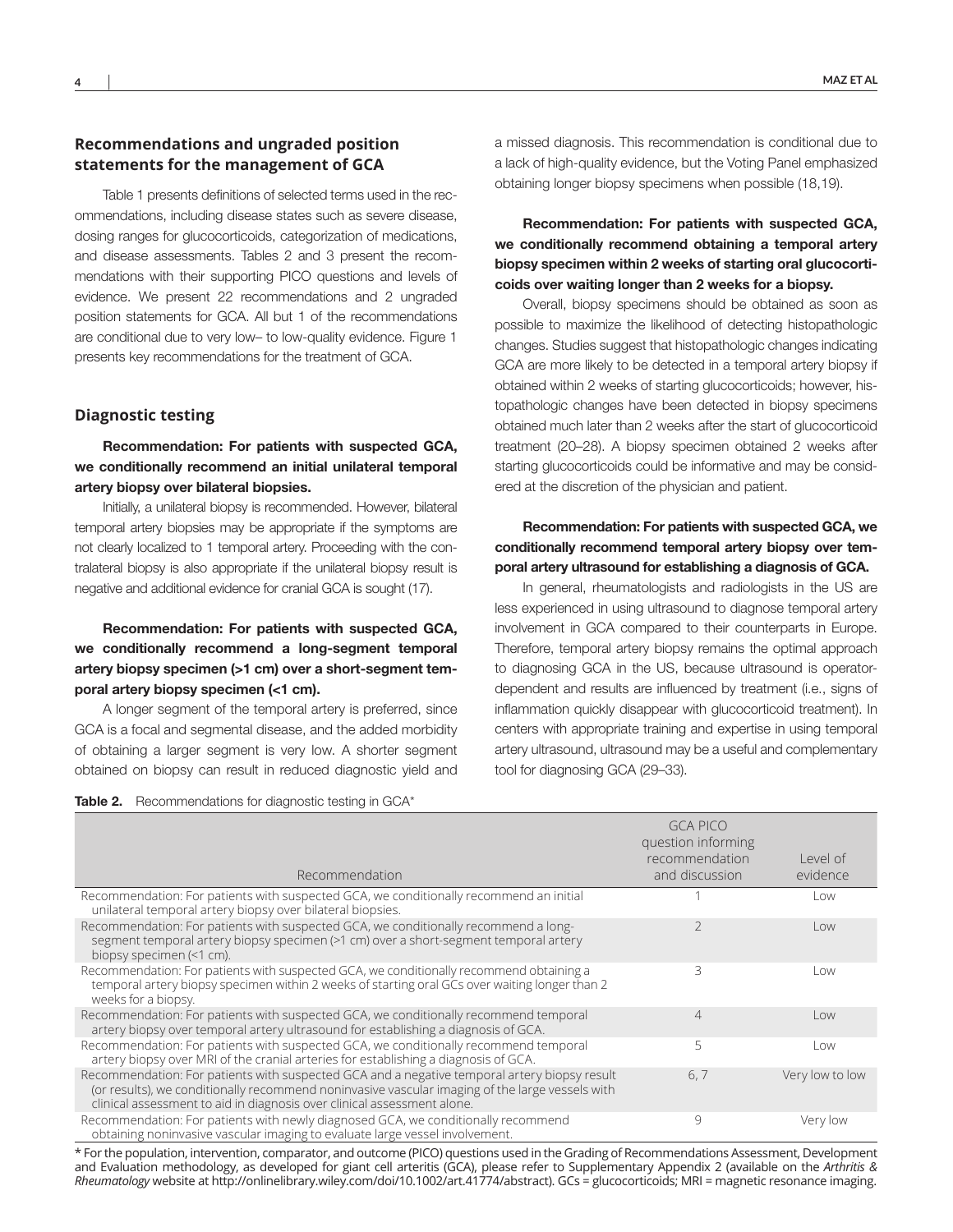|      | Table 3. Recommendations/statements for treatment (medical management and surgical intervention) and clinical/laboratory monitoring in |  |  |  |  |
|------|----------------------------------------------------------------------------------------------------------------------------------------|--|--|--|--|
| GCA* |                                                                                                                                        |  |  |  |  |

|                                                                                                                                                                                                                                                                                        | <b>GCA PICO</b><br>question informing<br>recommendation | Level of                |
|----------------------------------------------------------------------------------------------------------------------------------------------------------------------------------------------------------------------------------------------------------------------------------------|---------------------------------------------------------|-------------------------|
| Recommendation/statement                                                                                                                                                                                                                                                               | and discussion                                          | evidence                |
| Medical management                                                                                                                                                                                                                                                                     |                                                         |                         |
| Recommendation: For patients with newly diagnosed GCA without manifestations of cranial ischemia,<br>we conditionally recommend initiating treatment with high-dose oral GCs over IV pulse GCs.                                                                                        | 11                                                      | Very low to low         |
| Recommendation: For patients with newly diagnosed GCA with threatened vision loss, we<br>conditionally recommend initiating treatment with IV pulse GCs over high-dose oral GCs.                                                                                                       | 12                                                      | Very low                |
| Recommendation: For patients with newly diagnosed GCA, we conditionally recommend dosing oral<br>GCs daily over an alternate-day schedule.                                                                                                                                             | 18                                                      | Low                     |
| Recommendation: For patients with newly diagnosed GCA, we conditionally recommend initiating<br>treatment with high-dose oral GCs over moderate-dose oral GCs.                                                                                                                         | 14                                                      | Very low to low         |
| Recommendation: For patients with newly diagnosed GCA, we conditionally recommend the use of<br>oral GCs with tocilizumab over oral GCs alone.                                                                                                                                         | 15, 16, 17                                              | Low to high             |
| Recommendation: For patients with GCA with active extracranial large vessel involvement, we<br>conditionally recommend treatment with oral GCs combined with a non-GC immunosuppressive<br>agent over oral GCs alone.                                                                  | 21                                                      | Very low to low         |
| Ungraded position statement: The optimal duration of therapy with GCs for GCA is not well<br>established and should be guided by the patient's values and preferences.                                                                                                                 | 20                                                      | Low to moderate         |
| Recommendation: In patients with newly diagnosed GCA, we conditionally recommend against the<br>use of an HMG-CoA reductase inhibitor ("statin") specifically for the treatment of GCA.                                                                                                | 19                                                      | Very low                |
| Recommendation: For patients with GCA who have critical or flow-limiting involvement of the<br>vertebral or carotid arteries, we conditionally recommend adding aspirin.                                                                                                               | 13                                                      | Very low to<br>moderate |
| Recommendation: For patients with GCA who experience disease relapse while receiving moderate-<br>to-high-dose GCs, we conditionally recommend adding a non-GC immunosuppressive drug.                                                                                                 | Relapse 2                                               | $\ddagger$              |
| Recommendation: For patients with GCA who experience disease relapse with symptoms of cranial<br>ischemia, we conditionally recommend adding a non-GC immunosuppressive agent and increasing<br>the dose of GCs over increasing the dose of GCs alone.                                 | Relapse 1, 3                                            | $\ddagger$              |
| Recommendation: For patients with GCA who experience disease relapse with symptoms of cranial<br>ischemia while receiving GCs, we conditionally recommend adding tocilizumab and increasing the<br>dose of GCs over adding methotrexate and increasing the dose of GCs.                | Relapse 4                                               | $\ddagger$              |
| Surgical intervention                                                                                                                                                                                                                                                                  |                                                         |                         |
| Ungraded position statement: For any patient requiring surgical vascular intervention for GCA, the<br>type and timing of intervention should be a collaborative decision between the vascular surgeon<br>and rheumatologist.                                                           | $\ddagger$                                              | $\ddagger$              |
| Recommendation: For patients with severe GCA and worsening signs of limb/organ ischemia<br>who are receiving immunosuppressive therapy, we conditionally recommend escalating<br>immunosuppressive therapy over surgical intervention with escalation of immunosuppressive<br>therapy. | 24                                                      | Very low to low         |
| Recommendation: For patients with GCA undergoing vascular surgical intervention, we conditionally<br>recommend the use of high-dose GCs during the periprocedural period, if the patient has active<br>disease.                                                                        | 27                                                      | Very low                |
| Clinical/laboratory monitoring                                                                                                                                                                                                                                                         |                                                         |                         |
| Recommendation: For patients with GCA in apparent clinical remission, we strongly recommend<br>long-term clinical monitoring over no clinical monitoring.                                                                                                                              | 10                                                      | Very low to low         |
| Recommendation: For patients with GCA who have an increase in levels of inflammation markers<br>alone, we conditionally recommend clinical observation and monitoring without escalation of<br>immunosuppressive therapy.                                                              | 23                                                      | Very low                |

\* For the population, intervention, comparator, and outcome (PICO) questions used in the Grading of Recommendations Assessment, Development and Evaluation methodology, as developed for giant cell arteritis (GCA), please refer to Supplementary Appendix 2 (available on the *Arthritis & Rheumatology* website at [http://onlinelibrary.wiley.com/doi/10.1002/art.41774/abstract\)](http://onlinelibrary.wiley.com/doi/10.1002/art.41774/abstract). GCs = glucocorticoids; IV = intravenous; HMG-CoA = hydroxymethylglutaryl-coenzyme A.

† PICO question was developed after completion of literature review and evidence reports. Data from studies already included in evidence reports were reviewed, but no dedicated literature review was performed for these questions. Recommendation was formed from available evidence and expert opinion.

‡ Ungraded position statement was not based on a specific PICO question.

# Recommendation: For patients with suspected GCA, we conditionally recommend temporal artery biopsy over magnetic resonance imaging (MRI) of the cranial arteries for establishing a diagnosis of GCA.

Protocols to image the cranial vessels using different modalities, including MRI, have been developed, which can be helpful to establish a diagnosis of GCA (30,31,34– 37). However, lack of technical expertise with this modality in the US, as well as the lack of widespread validation of this approach, limits the applicability of MRI with contrast of the cranial vessels as a replacement for temporal artery biopsy at the current time.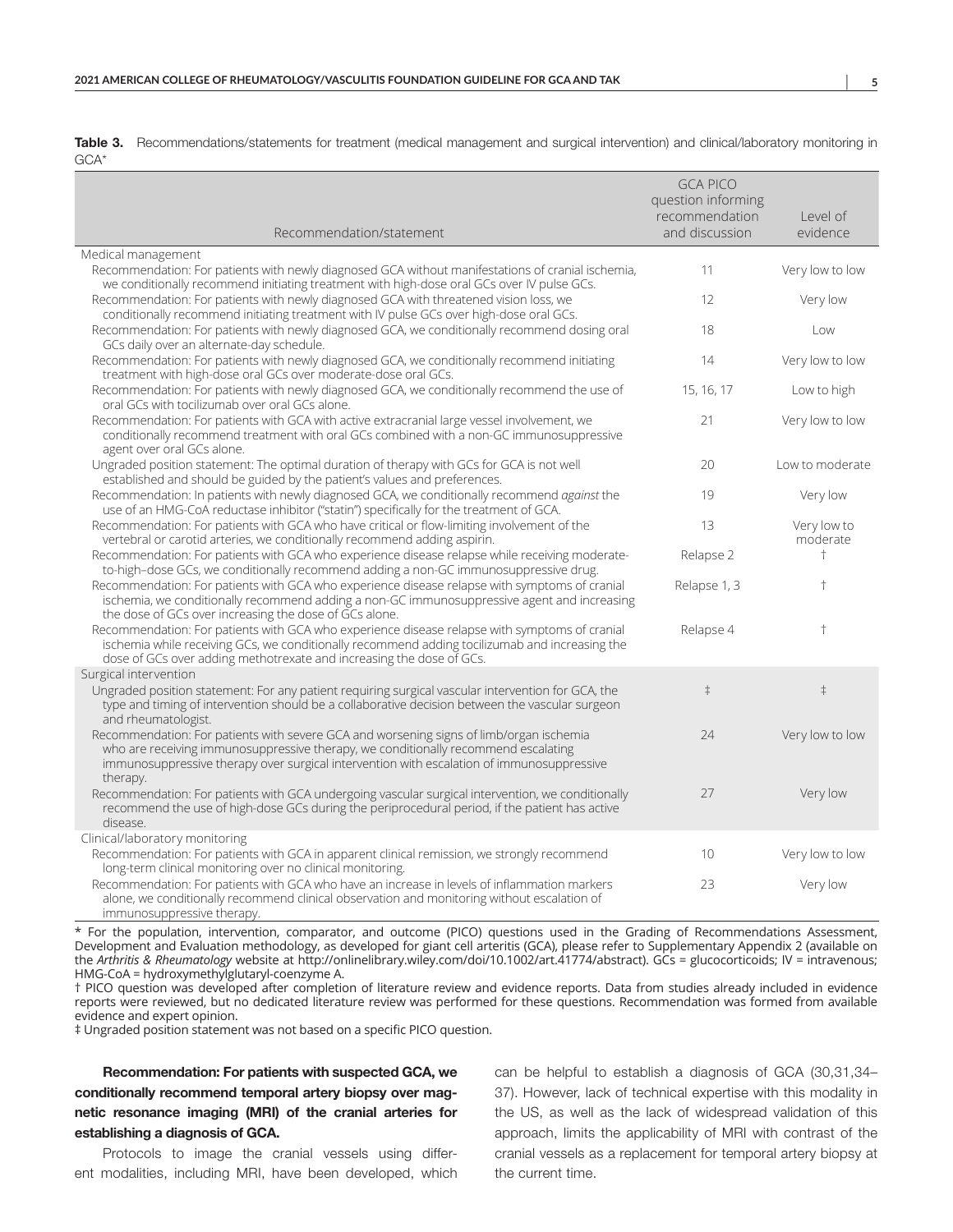

**Overview of treatment of giant cell arteritis (GCA)** 

ABA = abatacept, AZA = azathioprine, GC = glucocorticoids, IV = intravenous, MTX = methotrexate, TCZ = tocilizumab

Figure 1. Overview of treatment of giant cell arteritis.

Recommendation: For patients with suspected GCA and a negative temporal artery biopsy result (or results), we conditionally recommend noninvasive vascular imaging of the large vessels with clinical assessment to aid in diagnosis over clinical assessment alone.

Imaging the large vessels may provide additional evidence of disease (e.g., extracranial GCA) when the diagnosis is uncertain following negative temporal artery biopsy results (28,34,38–44). Potential diagnostic imaging modalities include MR or computed tomography (CT) angiography of the neck/chest/abdomen/pelvis, ultrasonography, and <sup>18</sup>F-fluorodeoxyglucose positron emission tomography (FDG-PET) (43,45).

## Recommendation: For patients with newly diagnosed GCA, we conditionally recommend obtaining noninvasive vascular imaging to evaluate large vessel involvement.

Baseline noninvasive imaging with MR or CT angiography of the neck/chest/abdomen/pelvis in patients with newly diagnosed GCA can detect large vessel involvement and may be compared with subsequent routine monitoring if indicated (46). In a patient with large vessel involvement, routine noninvasive vascular imaging can identify early and long-term complications, such as aneurysms and stenoses, and assess stability of existing lesions. In patients without large vessel involvement, routine and repeated monitoring with vascular imaging may or may not be necessary.

#### **Medical management**

Recommendation: For patients with newly diagnosed GCA without manifestations of cranial ischemia, we conditionally recommend initiating treatment with high-dose oral glucocorticoids over intravenous (IV) pulse glucocorticoids.

Cranial ischemic manifestations include visual and neurologic involvement such as amaurosis fugax, vision loss, and stroke. Some studies have suggested that the use of IV pulse glucocorticoids in this patient group could decrease disease relapse and increase remission rates. However, routine use of IV pulse glucocorticoids can also be associated with increased risks, including infections, that may outweigh the benefits, especially in the elderly (47,48).

# Recommendation: For patients with newly diagnosed GCA with threatened vision loss, we conditionally recommend initiating treatment with IV pulse glucocorticoids over high-dose oral glucocorticoids.

Studies investigating the effect of IV pulse glucocorticoids in patients with GCA and cranial ischemia have demonstrated conflicting results. However, this population is at high risk for vision loss as well as toxicity from glucocorticoid use. IV pulse glucocorticoids can be used in patients with the highest risk of vision loss, but this decision should be guided by the patient's clinical condition, values, and preferences (49,50).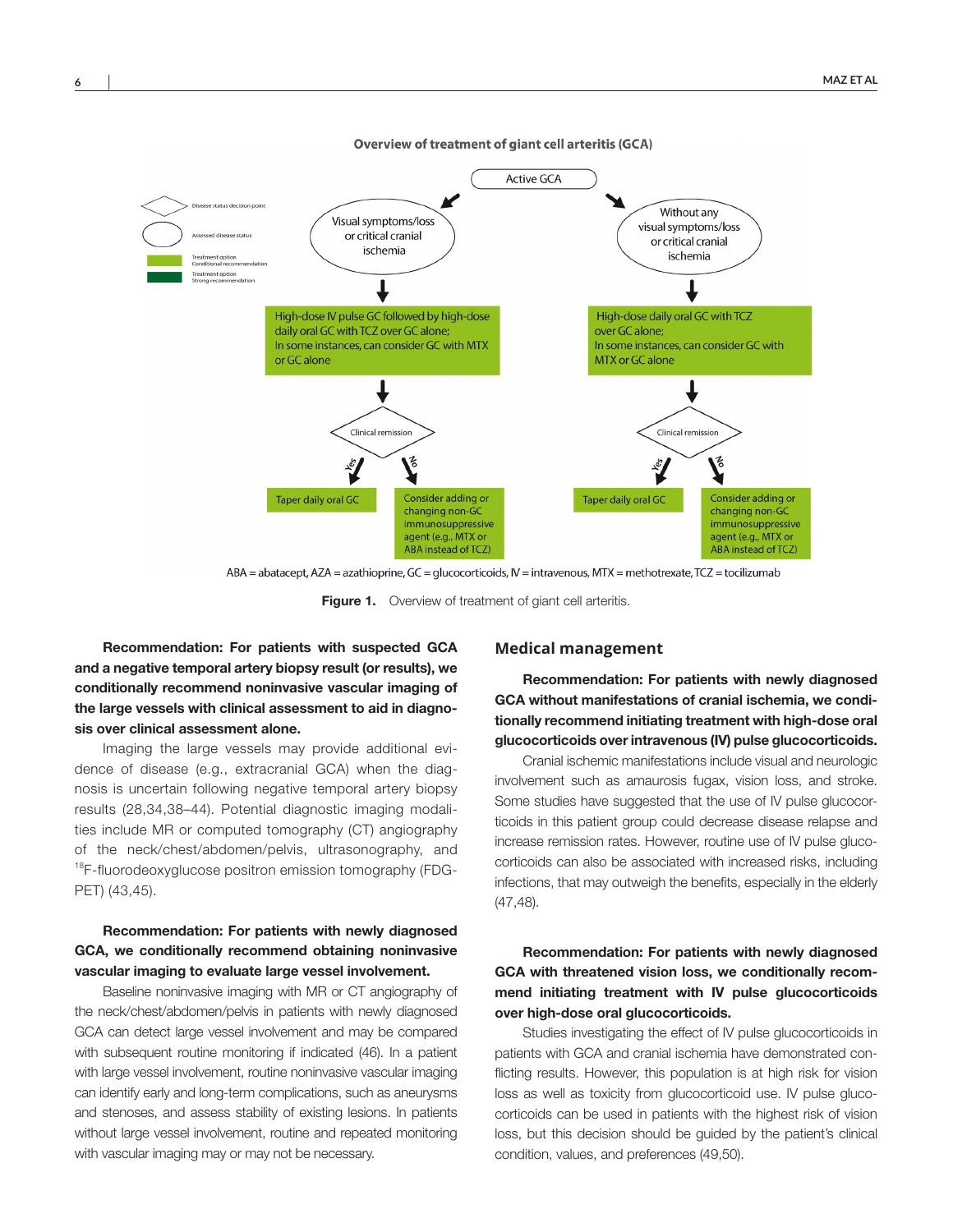#### Recommendation: For patients with newly diagnosed GCA, we conditionally recommend dosing oral glucocorticoids daily over an alternate-day schedule.

This recommendation is conditional solely due to the low level of evidence, which indicates higher remission rates in patients receiving daily dosing. The panel did not identify any situations in which alternate-day dosing of prednisone would be preferred (51).

# Recommendation: For patients with newly diagnosed GCA, we conditionally recommend initiating treatment with high-dose oral glucocorticoids over moderate-dose oral glucocorticoids.

We recommend starting high-dose oral glucocorticoids to achieve rapid disease control followed by tapering the glucocorticoid dose (weeks to months) to avoid prolonged highdose treatment and reduce toxicity. The dosing and duration of oral glucocorticoid therapy can be variable depending on a patient's manifestations and comorbidities and whether the use of a glucocorticoid-sparing agent was also initiated. Studies supporting the efficacy and lower toxicity of moderate-dose glucocorticoids are of low quality, which prevents the Voting Panel from recommending moderate-dose glucocorticoids as initial therapy. Moderate-dose glucocorticoids may be used in patients with significant risk of severe glucocorticoid toxicity and in patients with low risk of vision loss or other life- or organ-threatening complications (48–53).

#### Recommendation: For patients with newly diagnosed GCA, we conditionally recommend the use of oral glucocorticoids with tocilizumab over oral glucocorticoids alone.

A trial published in 2017 (8) demonstrated that tocilizumab has a significant glucocorticoid-sparing effect in GCA, and thus, tocilizumab should be considered for initial treatment. However, methotrexate with glucocorticoids, as well as glucocorticoids alone, can also be considered as initial treatment for newly diagnosed GCA. The decision to treat with tocilizumab and glucocorticoids, methotrexate and glucocorticoids, or glucocorticoid monotherapy for initial therapy should be made based on the physician's experience and the patient's clinical condition, values, and preferences. Lack of long-term follow-up data on tocilizumab and cost may limit its use (8,54). Abatacept with glucocorticoids can also be considered if these other agents are not effective (55).

Recommendation: For patients with GCA with active extracranial large vessel involvement, we conditionally recommend treatment with oral glucocorticoids combined with a nonglucocorticoid immunosuppressive agent over oral glucocorticoids alone.

Management of GCA in patients with new, persistent, or worsening extracranial symptoms (e.g., limb claudication) or signs

(e.g., imaging findings) attributed to GCA can include the addition of nonglucocorticoid immunosuppressive agents. These agents include biologic agents (e.g., tocilizumab) as well as oral therapies (e.g., methotrexate) (56,57). However, the Voting Panel recognizes that there are few high-quality studies evaluating the efficacy of these agents for this patient group. While there is stronger clinical evidence supporting the use of tocilizumab compared to methotrexate for the treatment of GCA, methotrexate can be considered for patients unable to use tocilizumab due to factors such as recurrent infections, history of gastrointestinal perforations or diverticulitis, and cost.

#### Ungraded position statement: The optimal duration of therapy with glucocorticoids for GCA is not well established and should be guided by the patient's values and preferences.

Factors that may influence the duration of therapy include the patient's clinical manifestations, toxicity related to glucocorticoid use, number of flares, the physician's experience, and the patient's preferences (8). Overall, the Patient Panel emphasized minimizing the use of glucocorticoids as much as possible but recognized that longer-term use may be needed in some patients to avoid flares.

## Recommendation: In patients with newly diagnosed GCA, we conditionally recommend *against* the use of a hydroxymethylglutaryl-coenzyme A reductase inhibitor ("statin") specifically for the treatment of GCA.

The use of statins is not known to provide a clinically significant immunosuppressive effect for GCA. Whether statins are warranted to decrease the patient's risk of cardiovascular events is a separate clinical question and depends on the patient's risk factors for cardiovascular disease (58–60).

# Recommendation: For patients with GCA who have critical or flow-limiting involvement of the vertebral or carotid arteries, we conditionally recommend adding aspirin.

There are few data regarding this clinical question, but the antiplatelet activity of aspirin may be beneficial in preventing ischemic events in patients with vascular narrowing causing decreased cerebral blood flow (61–64). The efficacy of aspirin to prevent ischemic events in patients without vertebral or carotid narrowing remains unclear at this time.

Recommendation: For patients with GCA who experience disease relapse while receiving moderate-to-high– dose glucocorticoids, we conditionally recommend adding a nonglucocorticoid immunosuppressive drug.

Relapses of any type while receiving moderate-to-high–dose glucocorticoids indicate that it is unlikely that it will be possible for glucocorticoids to be tapered to a low dose. Therefore, glucocorticoid-sparing therapy should be considered.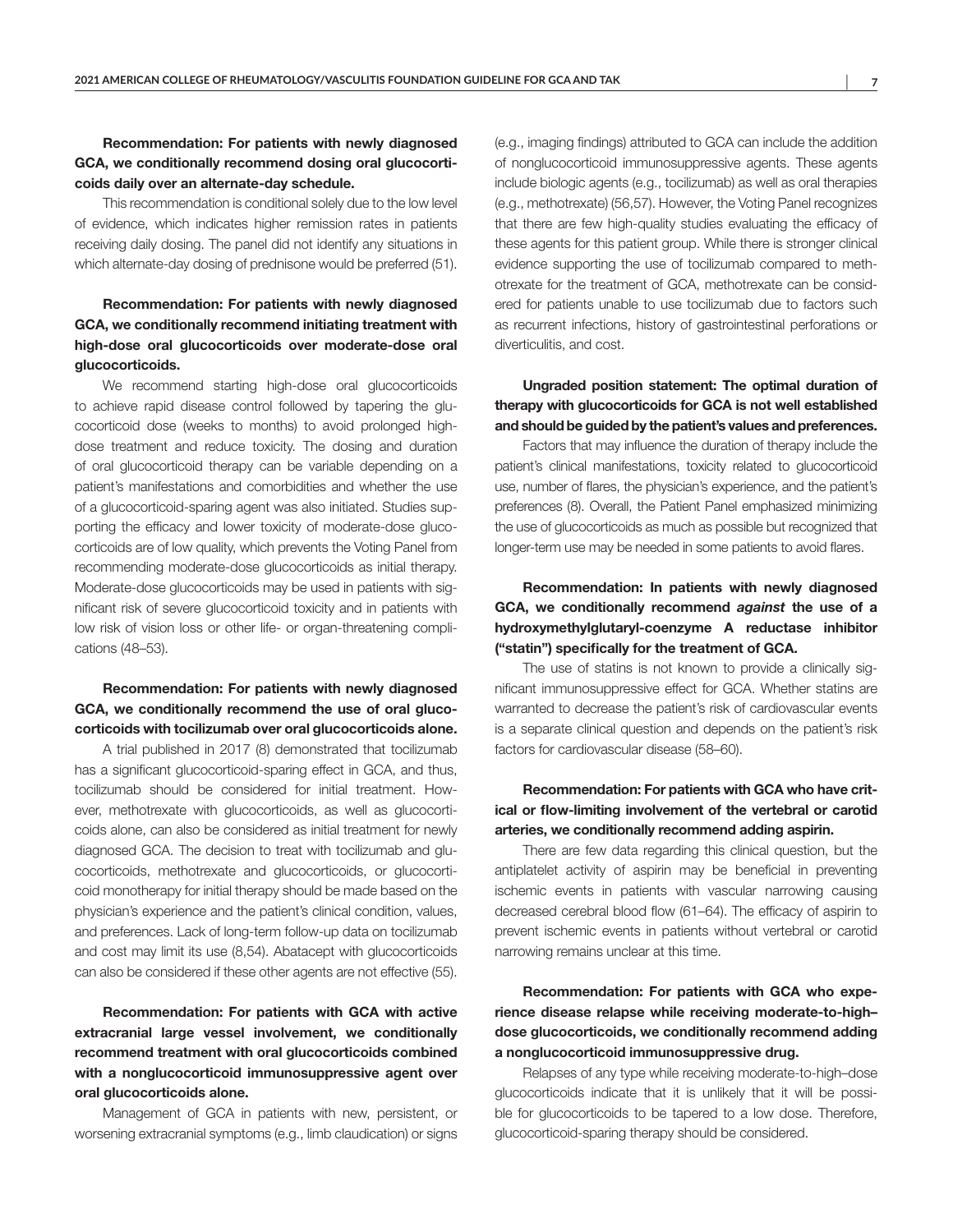Recommendation: For patients with GCA who experience disease relapse with symptoms of cranial ischemia, we conditionally recommend adding a nonglucocorticoid immunosuppressive agent and increasing the dose of glucocorticoids over increasing the dose of glucocorticoids alone.

Nonglucocorticoid immunosuppressive agents considered in this situation include tocilizumab and methotrexate (8,65,66). Relapses with symptoms of polymyalgia rheumatica may be controlled by increasing the dose of glucocorticoids alone.

Recommendation: For patients with GCA who experience disease relapse with cranial symptoms while receiving glucocorticoids, we conditionally recommend adding tocilizumab and increasing the dose of glucocorticoids over adding methotrexate and increasing the dose of glucocorticoids.

Tocilizumab is an effective glucocorticoid-sparing agent for GCA (8,54). While there are no comparative studies, the glucocorticoidsparing effect seen with methotrexate is smaller than the effect seen with tocilizumab (8,55,65–67). While the glucocorticoid-sparing effect of tocilizumab is best quantified using the subcutaneous formulation (8), IV tocilizumab has also been shown to be glucocorticoid-sparing (54). Again, methotrexate can be considered for patients who are unable to tolerate or have limited access to tocilizumab.

## **Surgical intervention**

Ungraded position statement: For any patient requiring surgical vascular intervention for GCA, the type and timing of intervention should be a collaborative decision between the vascular surgeon and rheumatologist.

Recommendation: For patients with severe GCA and worsening signs of limb/organ ischemia who are receiving immunosuppressive therapy, we conditionally recommend escalating immunosuppressive therapy over surgical intervention with escalation of immunosuppressive therapy.

Because patients can develop collateral blood vessels to improve distal blood flow, immunosuppressive therapy is recommended as initial therapy in patients with GCA and worsening limb/organ ischemia. However, clinical situations that would warrant consideration of immediate surgical intervention include aortic aneurysms at high risk for rupture and impending/progressive tissue or organ infarction or damage (68–70).

# Recommendation: For patients with GCA undergoing vascular surgical intervention, we conditionally recommend the use of high-dose glucocorticoids during the periprocedural period, if the patient has active disease.

This recommendation pertains to patients with GCA who are undergoing a vascular surgical intervention due to a complication of GCA (e.g., aneurysm or stenosis). There are limited data regarding the use of high-dose glucocorticoids during the

periprocedural period in GCA, and thus, support for this recommendation is based in part on their use in TAK. As in TAK, high doses of oral glucocorticoids in the perioperative setting are recommended if the disease is active or if the clinician is concerned that the patient may have active disease.

#### **Clinical/laboratory monitoring**

Recommendation: For patients with GCA in apparent clinical remission, we strongly recommend long-term clinical monitoring over no clinical monitoring.

The optimal frequency and length of monitoring are not well established and depend on factors including the duration of remission, site of involvement, risk of disease progression, whether the patient is receiving immunosuppressive therapy, and reliability of the patient to report new signs or symptoms (48,69). Clinical monitoring may include history taking, examinations, and laboratory and imaging studies. This is a strong recommendation given the minimal risks and potential catastrophic outcomes if monitoring is not performed.

# Recommendation: For patients with GCA who have an increase in levels of inflammation markers alone, we conditionally recommend clinical observation and monitoring without escalation of immunosuppressive therapy.

Increases in levels of inflammation markers such as erythrocyte sedimentation rate and C-reactive protein can be nonspecific (69). Therefore, increasing immunosuppressive therapy is not warranted in the setting of increased levels of inflammation markers in the absence of other signs of disease activity. However, these increased levels may warrant more frequent clinical and/or radiographic assessments for active disease.

#### **Recommendations and ungraded position statement for the management of TAK**

Table 1 presents definitions of selected terms used in the recommendations, and Tables 4 and 5 present the recommendations with their supporting PICO questions and levels of evidence. We present 20 recommendations and 1 ungraded position statement for TAK. All recommendations except for 1 are conditional due to the availability of only very low– to low-quality evidence. Figure 2 presents key recommendations for the treatment of TAK.

#### **Medical management**

Recommendation: For patients with active, severe TAK who are not receiving immunosuppressive therapy, we conditionally recommend initiating treatment with highdose oral glucocorticoids over IV pulse glucocorticoids followed by high-dose oral glucocorticoids.

There is no evidence that IV pulse glucocorticoids are more effective than high-dose oral glucocorticoids in this setting.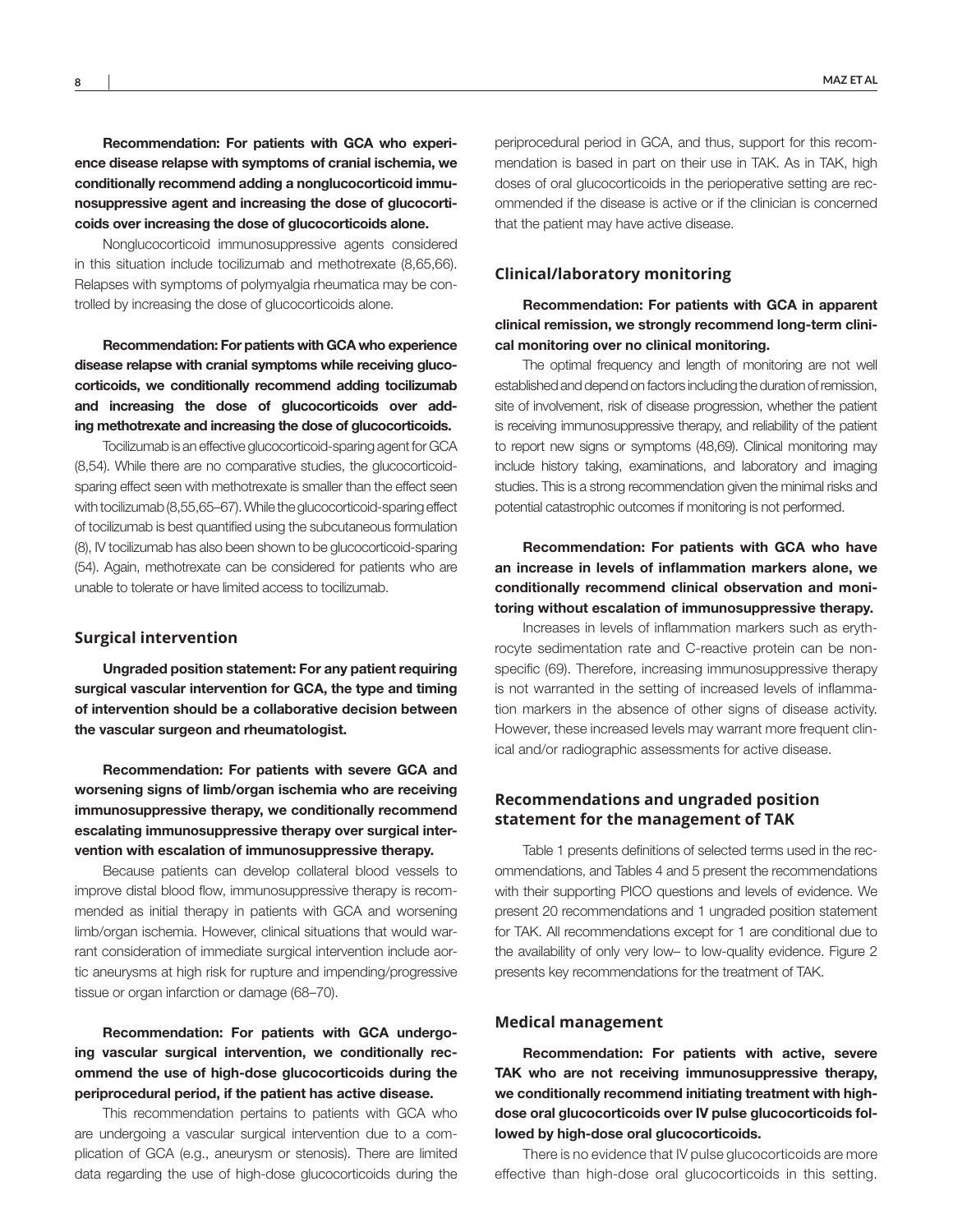IV pulse glucocorticoids may be considered for patients with life- or organ-threatening disease. In children, alternate steroid dosing regimens (e.g., IV pulse glucocorticoids with low daily oral dosing) may be preferred to improve compliance and potentially reduce adverse consequences such as impacting growth (71).

# Recommendation: For patients with newly active, severe TAK, we conditionally recommend initiating treatment with high-dose glucocorticoids over low-dose glucocorticoids.

A higher dose of glucocorticoids is recommended due to the potential for organ damage or life-threatening events. However, lower doses of glucocorticoids may be considered for patients with newly active, nonsevere disease (e.g., patients with constitutional symptoms and without limb ischemia) (72).

Recommendation: For patients with TAK who achieved remission while receiving glucocorticoids for ≥6–12 months, we conditionally recommend tapering off glucocorticoids over long-term treatment with low-dose glucocorticoids for remission maintenance.

The optimal duration of glucocorticoid use in TAK is unknown. Glucocorticoid exposure should be limited if possible in order to minimize toxicity. Glucocorticoids may be continued for a longer duration if disease is not adequately controlled or if the patient experiences frequent disease relapse.

#### Table 4. Recommendations/statement for treatment (medical management and surgical intervention) in TAK\*

|                                                                                                                                                                                                                                                                                   | TAK PICO question<br>informing |                         |
|-----------------------------------------------------------------------------------------------------------------------------------------------------------------------------------------------------------------------------------------------------------------------------------|--------------------------------|-------------------------|
|                                                                                                                                                                                                                                                                                   | recommendation                 | Level of                |
| Recommendation/statement                                                                                                                                                                                                                                                          | and discussion                 | evidence                |
| Medical management                                                                                                                                                                                                                                                                |                                |                         |
| Recommendation: For patients with active, severe TAK who are not receiving immunosuppressive<br>therapy, we conditionally recommend initiating treatment with high-dose oral GCs over IV pulse GCs<br>followed by high-dose oral GCs.                                             | 6                              | Very low                |
| Recommendation: For patients with newly active, severe TAK, we conditionally recommend initiating<br>treatment with high-dose GCs over low-dose GCs.                                                                                                                              | 5                              | Very low<br>to low      |
| Recommendation: For patients with TAK who achieved remission while receiving GCs for ≥6-12 months,<br>we conditionally recommend tapering off GCs over long-term treatment with low-dose GCs for<br>remission maintenance.                                                        | 15                             | Very low                |
| Recommendation: For patients with active TAK, we conditionally recommend the use of a non-GC<br>immunosuppressive agent plus GCs over GCs alone.                                                                                                                                  | 7, 8, 9                        | Low                     |
| Recommendation: For patients with active TAK, we conditionally recommend the use of other non-GC<br>immunosuppressive therapy over tocilizumab as initial therapy.                                                                                                                | 8, 10, 11, 12                  | Very low<br>to low      |
| Recommendation: For patients with TAK that is refractory to treatment with GCs alone, we conditionally<br>recommend adding a tumor necrosis factor inhibitor over adding tocilizumab.                                                                                             | 14                             | Very low                |
| Recommendation: For patients with TAK and asymptomatic progression of a previously identified vascular<br>lesion seen on imaging, without evidence of inflammation, we conditionally recommend continuing<br>current therapy over escalating/changing immunosuppressive therapy.  | 16                             | Very low                |
| Recommendation: For patients with active TAK and critical cranial or vertebrobasilar involvement, we<br>conditionally recommend adding aspirin or another antiplatelet therapy.                                                                                                   | 13                             | $\overline{\text{low}}$ |
| Surgical intervention                                                                                                                                                                                                                                                             |                                |                         |
| Ungraded position statement: For any patient requiring surgical vascular intervention, the type and timing<br>of intervention should be a collaborative decision between the vascular surgeon and rheumatologist.                                                                 | $\ddagger$                     | $\ddagger$              |
| Recommendation: In patients with known TAK and persistent limb claudication without evidence of<br>ongoing active disease, we conditionally recommend against surgical intervention.                                                                                              | 20                             | Very low<br>to low      |
| Recommendation: For patients with known TAK with worsening signs of limb/organ ischemia while<br>receiving immunosuppressive therapy, we conditionally recommend escalating immunosuppressive<br>therapy over surgical intervention with escalation of immunosuppressive therapy. | 21, 24                         | Very low                |
| Recommendation: For patients with TAK with renovascular hypertension and renal artery stenosis, we<br>conditionally recommend medical management over surgical intervention.                                                                                                      | 26                             | Very low<br>to low      |
| Recommendation: For patients with TAK and stenosis of a cranial/cervical vessel without clinical<br>symptoms, we conditionally recommend medical management over surgical intervention.                                                                                           | 22                             | Very low<br>to low      |
| Recommendation: For patients with TAK with worsening signs of limb/organ ischemia, we conditionally<br>recommend delaying surgical intervention until the disease is quiescent over performing surgical<br>intervention while the patient has active disease.                     | 23                             | Very low<br>to low      |
| Recommendation: For patients with TAK who are undergoing surgical intervention, we conditionally<br>recommend the use of high-dose GCs in the periprocedure period if the patient has active disease.                                                                             | 25                             | Very low<br>to low      |

For the population, intervention, comparator, and outcome (PICO) questions used in the Grading of Recommendations Assessment, Development and Evaluation methodology, as developed for Takayasu arteritis (TAK), please refer to Supplementary Appendix 2 (available on the *Arthritis & Rheumatology* website at<http://onlinelibrary.wiley.com/doi/10.1002/art.41774/abstract>). GCs = glucocorticoids; IV = intravenous. † Ungraded position statement was not based on a specific PICO question.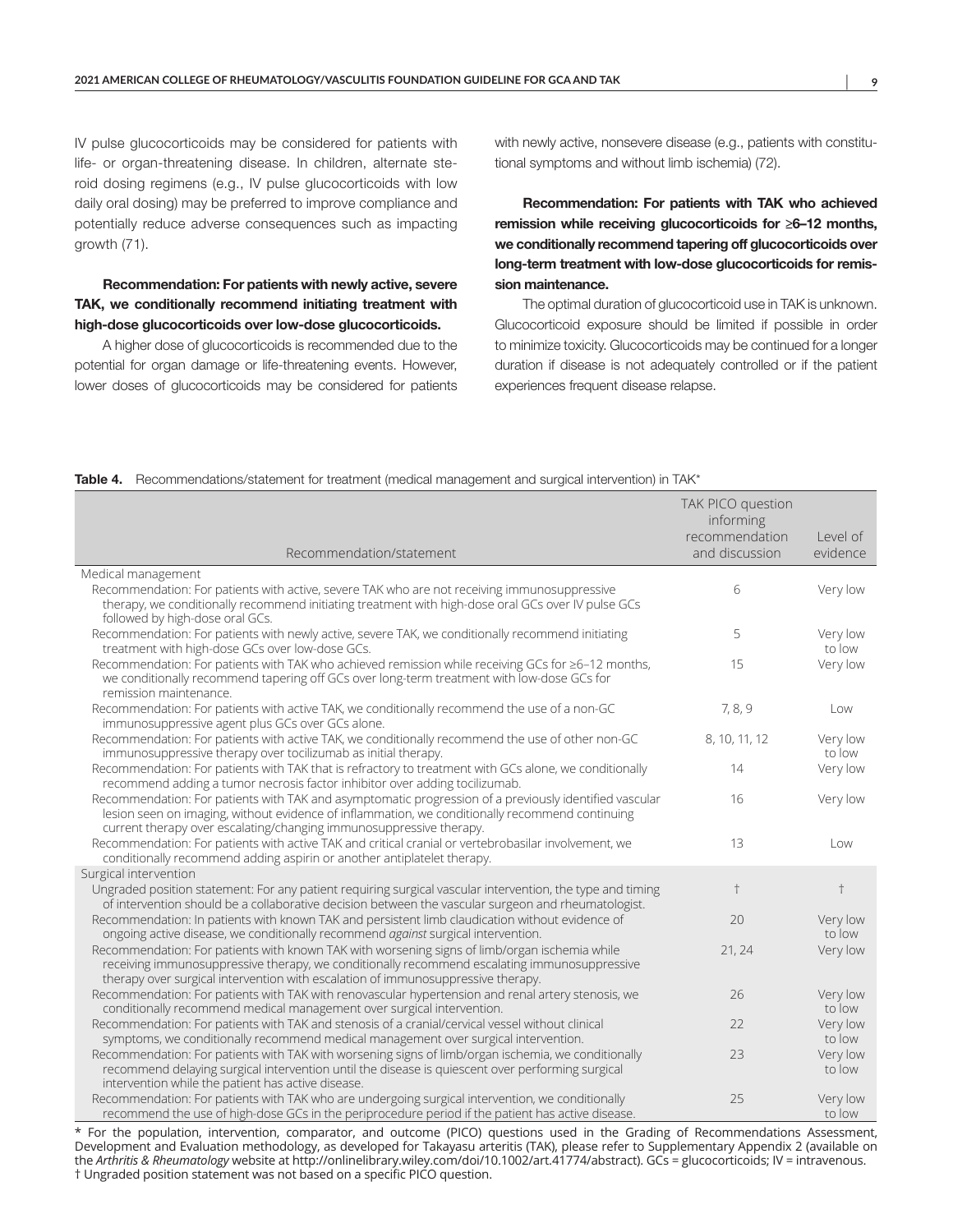|  |  |  | <b>Table 5.</b> Recommendations for clinical/laboratory monitoring and vascular imaging in TAK* |  |
|--|--|--|-------------------------------------------------------------------------------------------------|--|

| Recommendation                                                                                                                                                                                                                                                                 | TAK PICO question<br>informing<br>recommendation<br>and discussion | Level of<br>evidence |
|--------------------------------------------------------------------------------------------------------------------------------------------------------------------------------------------------------------------------------------------------------------------------------|--------------------------------------------------------------------|----------------------|
| Clinical/laboratory monitoring<br>Recommendation: For patients with TAK, we conditionally recommend adding inflammation markers to                                                                                                                                             |                                                                    | Very low             |
| clinical monitoring as a disease activity assessment tool.                                                                                                                                                                                                                     |                                                                    | to low               |
| Recommendation: For patients with TAK in apparent clinical remission, we strongly recommend long-<br>term clinical monitoring over no clinical monitoring.                                                                                                                     | 4                                                                  | Very low             |
| Recommendation: For patients with TAK in apparent clinical remission but with an increase in levels<br>of inflammation markers, we conditionally recommend clinical observation without escalation of<br>immunosuppressive therapy.                                            | 19                                                                 | Very low             |
| Vascular imaging                                                                                                                                                                                                                                                               |                                                                    |                      |
| Recommendation: For patients with TAK, we conditionally recommend the use of noninvasive imaging<br>over catheter-based dye angiography as a disease activity assessment tool.                                                                                                 |                                                                    | Low                  |
| Recommendation: For patients with known TAK, we conditionally recommend regularly scheduled<br>noninvasive imaging in addition to routine clinical assessment.                                                                                                                 | 3                                                                  | Very low<br>to low   |
| Recommendation: For patients with TAK in apparent clinical remission but with signs of inflammation<br>in new vascular territories (e.g., new stenosis or vessel wall thickening) on vascular imaging, we<br>conditionally recommend treatment with immunosuppressive therapy. | 17, 18                                                             | Very low<br>to low   |

\* For the population, intervention, comparator, and outcome (PICO) questions used in the Grading of Recommendations Assessment, Development and Evaluation methodology, as developed for Takayasu arteritis (TAK), please refer to Supplementary Appendix 2 (available on the *Arthritis & Rheumatology* website at<http://onlinelibrary.wiley.com/doi/10.1002/art.41774/abstract>).

Recommendation: For patients with active TAK, we conditionally recommend the use of a nonglucocorticoid immunosuppressive agent plus glucocorticoids over glucocorticoids alone.

Nonglucocorticoid immunosuppressive agents are recommended over monotherapy with glucocorticoids to minimize

glucocorticoid-related toxicity. Methotrexate is often used as the initial nonglucocorticoid immunosuppressive agent, but other therapies such as tumor necrosis factor inhibitors and azathioprine can be considered as well (70–73). Methotrexate is often preferred for use in children since it is usually well tolerated. Glucocorticoid monotherapy can be considered for mild disease or if the

Overview of treatment of Takayasu arteritis (TAK) based on clinical and radiographic assessments



AZA = azathioprine; CT = computed tomography; FDG-PET = <sup>18</sup>F-fluorodeoxyglucose positron emission tomography; GC = glucocorticoids; MR = magnetic resonance; MTX = methotrexate; TCZ = tocilizumab; TNFi = tumor necrosis factor inhibitor

\* Can be suggested by vascular edema, contrast enhancement, and/or increased wall thickness on MR or CT angiography, or supra-physiologic FDG uptake in the arterial wall on PET imaging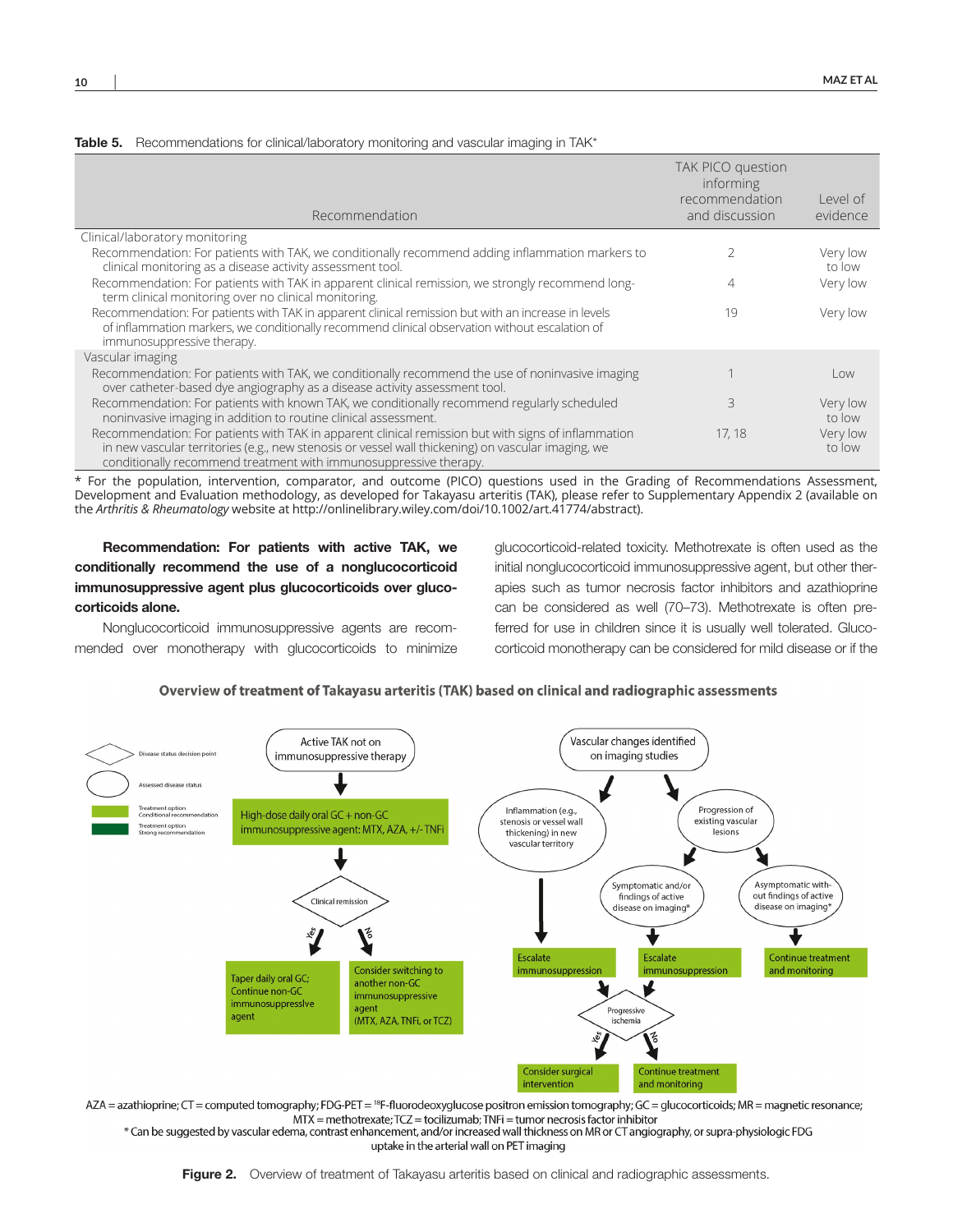diagnosis is uncertain. Patient-specific factors such as alcohol use, plans for childbearing, medication compliance, and medical comorbidities may influence the choice of immunosuppressant (73,74).

# Recommendation: For patients with active TAK, we conditionally recommend the use of other nonglucocorticoid immunosuppressive therapy over tocilizumab as initial therapy.

As discussed above, nonglucocorticoid immunosuppressive agents such as methorexate, tumor necrosis factor inhibitors, and azathioprine can be used as initial therapy in TAK. We recommend these agents over tocilizumab for initial therapy, because the efficacy of tocilizumab in TAK is not established at this time. While tocilizumab has been shown to be efficacious for GCA, the primary efficacy end point was not achieved in the only randomized trial of tocilizumab in TAK conducted thus far (74,75). Tocilizumab may be considered for patients with inadequate response to other immunosuppressive therapies. Abatacept is not recommended, since it has been shown in a small randomized controlled trial to not be efficacious in TAK (74,76).

## Recommendation: For patients with TAK that is refractory to treatment with glucocorticoids alone, we conditionally recommend adding a tumor necrosis factor inhibitor over adding tocilizumab.

We recognize that among biologic therapies, some practitioners favor TNF inhibition, while others favor interleukin-6 inhibition (tocilizumab) in this situation. Overall, the Voting Panel favored tumor necrosis factor inhibitors over tocilizumab, since there is more clinical experience with and data on tumor necrosis factor inhibitors in TAK compared to tocilizumab. In observational studies, tumor necrosis factor inhibitors have been shown to induce remission and decrease relapses (77–79). Clinical experience with tocilizumab in TAK has been demonstrated in a randomized controlled trial and small case series. In the randomized trial, a trend toward a longer time to relapse was seen in the tocilizumab arm, but the difference was not statistically significant. However, that study was felt to be underpowered (36 participants). Of note, tocilizumab use also affects acute-phase reactants, which may impact ability to gauge disease activity. Therefore, while the panel favors tumor necrosis factor inhibitor use, we recognize that tocilizumab may also be considered, especially when tumor necrosis factor inhibitors are contraindicated (75).

# Recommendation: For patients with TAK and asymptomatic progression of a previously identified vascular lesion seen on imaging, without evidence of inflammation, we conditionally recommend continuing current therapy over escalating/changing immunosuppressive therapy.

Vascular lesions can progress due to a number of factors that may not be related to active disease, such as "healing

fibrosis" in response to effective treatment. Intervention is not always needed, since collateral circulation frequently develops over time. However, the location and the extent of the lesion of the affected vessel should be considered. Escalating immunosuppressive therapy may be warranted if significant progression has developed rapidly (e.g., weeks to months) after a period of stable disease (80,81).

# Recommendation: For patients with active TAK and critical cranial or vertebrobasilar involvement, we conditionally recommend adding aspirin or another antiplatelet therapy.

Small observational studies suggest a decreased risk of ischemic events with antiplatelet therapy but an increased risk of bleeding (82). Therefore, antiplatelet therapy is usually used for patients at higher risk of ischemic events (e.g., patients with flow-limiting vertebrobasilar disease or stents). Antiplatelet therapy should be used with caution after surgical procedures or if there is an increased risk of bleeding (81).

#### **Clinical/laboratory monitoring**

Recommendation: For patients with TAK, we conditionally recommend adding inflammation markers to clinical monitoring as a disease activity assessment tool.

While inflammation markers are an imperfect indicator of disease activity, they may be helpful for clinical monitoring (80,83).

## Recommendation: For patients with TAK in apparent clinical remission, we strongly recommend long-term clinical monitoring over no clinical monitoring.

The frequency of monitoring depends on factors including the duration of remission, sites of involvement, risk of disease progression, the patient's immunosuppressive regimen, and the ability and likelihood of the patient reliably reporting new signs or symptoms of TAK. This is a strong recommendation given the minimal risks and potential catastrophic outcomes without monitoring (80,83).

# Recommendation: For patients with TAK in apparent clinical remission but with an increase in levels of inflammation markers, we conditionally recommend clinical observation without escalation of immunosuppressive therapy.

As discussed above in the GCA recommendations, increases in levels of inflammation markers can be nonspecific, and intensifying immunosuppressive therapy in the setting of increased inflammation markers alone may not be warranted. More frequent clinical and/or radiographic assessments for active disease can be considered (77,80,83).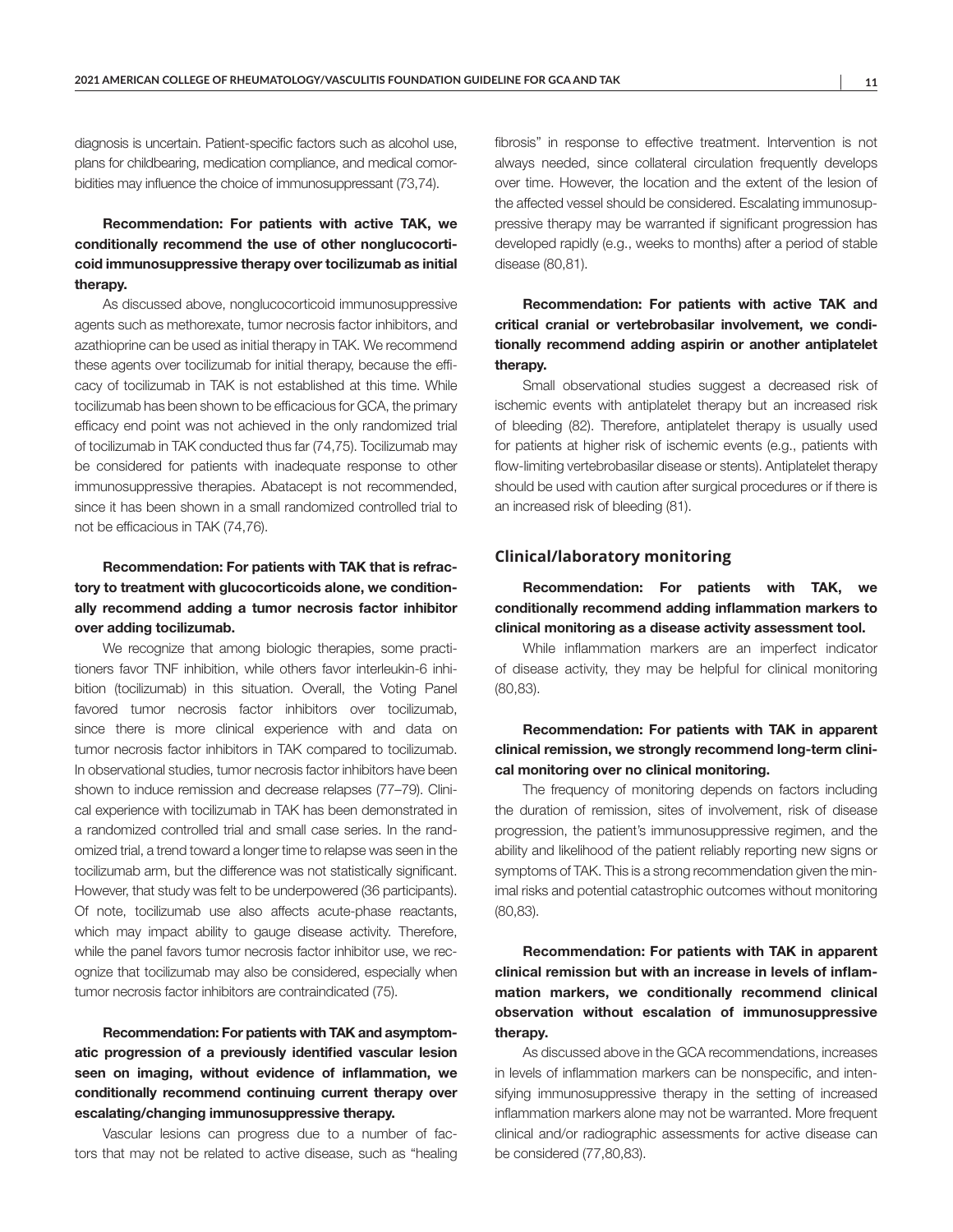#### **Vascular imaging**

Recommendation: For patients with TAK, we conditionally recommend the use of noninvasive imaging over catheter-based dye angiography as a disease activity assessment tool.

Noninvasive imaging such as CT angiography, MR angiography, or FDG-PET are recommended because these imaging modalities provide information regarding vascular wall inflammation, while catheter-based angiography primarily provides information regarding the vascular lumen. Catheter-based angiography can be used to accurately determine central blood pressures, as part of surgical planning, or if noninvasive modalities do not provide adequate information. Identifying active disease based on noninvasive imaging at this time can be challenging, since the hallmarks of active disease have not been definitively established (43,45,84).

#### Recommendation: For patients with known TAK, we conditionally recommend regularly scheduled noninvasive imaging in addition to routine clinical assessment.

Routine imaging is recommended since vascular changes in TAK can occur when the disease is considered clinically quiescent. The optimal interval between imaging studies is not well established, and ranges vary (e.g., every 3–6 months or longer). The interval may be shorter early in the disease course and longer with established, quiescent disease. Since sedation may be required for imaging studies in children and can be associated with potential risks and complications, routine imaging of inactive disease in children is at the discretion of the treating clinician, while considering risks and benefits (85,86).

Recommendation: For patients with TAK in apparent clinical remission but with signs of inflammation in new vascular territories (e.g., new stenosis or vessel wall thickening) on vascular imaging, we conditionally recommend treatment with immunosuppressive therapy.

A new arterial stenosis is concerning as it can indicate recent active disease, and thus usually warrants immunosuppressive therapy. Other findings suggestive of active disease on MR angiography or CT angiography include vascular edema, contrast enhancement, and increased wall thickness, and may result in luminal damage over time. Findings of active disease by FDG-PET are defined by supraphysiologic FDG uptake in the arterial wall. However, abnormal findings in the vascular wall identified by imaging are not necessarily specific to vascular inflammation. The implication of finding vessel wall edema or enhancement on imaging remains an area of investigation, and the clinical importance of such findings on CT angiography, MR angiography, or FDG-PET is not certain (43,45,80,83–86). Therefore, all therapeutic decision-making in this context should occur after reviewing the imaging findings with a radiologist to

help determine whether the observed imaging changes represent active disease.

#### **Surgical intervention**

Ungraded position statement: For any patient requiring surgical vascular intervention, the type and timing of intervention should be a collaborative decision between the vascular surgeon and rheumatologist.

Recommendation: In patients with known TAK and persistent limb claudication without evidence of ongoing active disease, we conditionally recommend *against* surgical intervention.

Patients with TAK can develop collateral circulation that bypasses the stenosis causing limb claudication, and thus, surgical intervention may not be needed (87). However, surgical intervention can be considered for patients whose activities are significantly impacted by limb claudication.

Recommendation: For patients with known TAK with worsening signs of limb/organ ischemia while receiving immunosuppressive therapy, we conditionally recommend escalating immunosuppressive therapy over surgical intervention with escalation of immunosuppressive therapy.

Immunosuppressive therapy is recommended to control vascular inflammation in order to improve or prevent worsening blood flow. However, clinical situations that could warrant immediate surgical intervention include coronary artery involvement and impending/progressive tissue or organ infarction (88–90).

Recommendation: For patients with TAK with renovascular hypertension and renal artery stenosis, we conditionally recommend medical management over surgical intervention.

Medical management includes antihypertensive drugs and immunosuppressive therapy if TAK is active. Surgical intervention (including catheter-based interventions) may be warranted for hypertension that is refractory to medical management in spite of optimized immunosuppressive therapy or in the setting of worsening renal function (12,91–94).

# Recommendation: For patients with TAK and stenosis of a cranial/cervical vessel without clinical symptoms, we conditionally recommend medical management over surgical intervention.

Medical therapy is recommended if only a single vessel is involved, due to the substantial risks of surgery. Surgical interventions can be considered if multiple vessels are involved. This recommendation is based on indirect evidence obtained from neurologic experience and studies, because there is no direct evidence for TAK (90,95–98).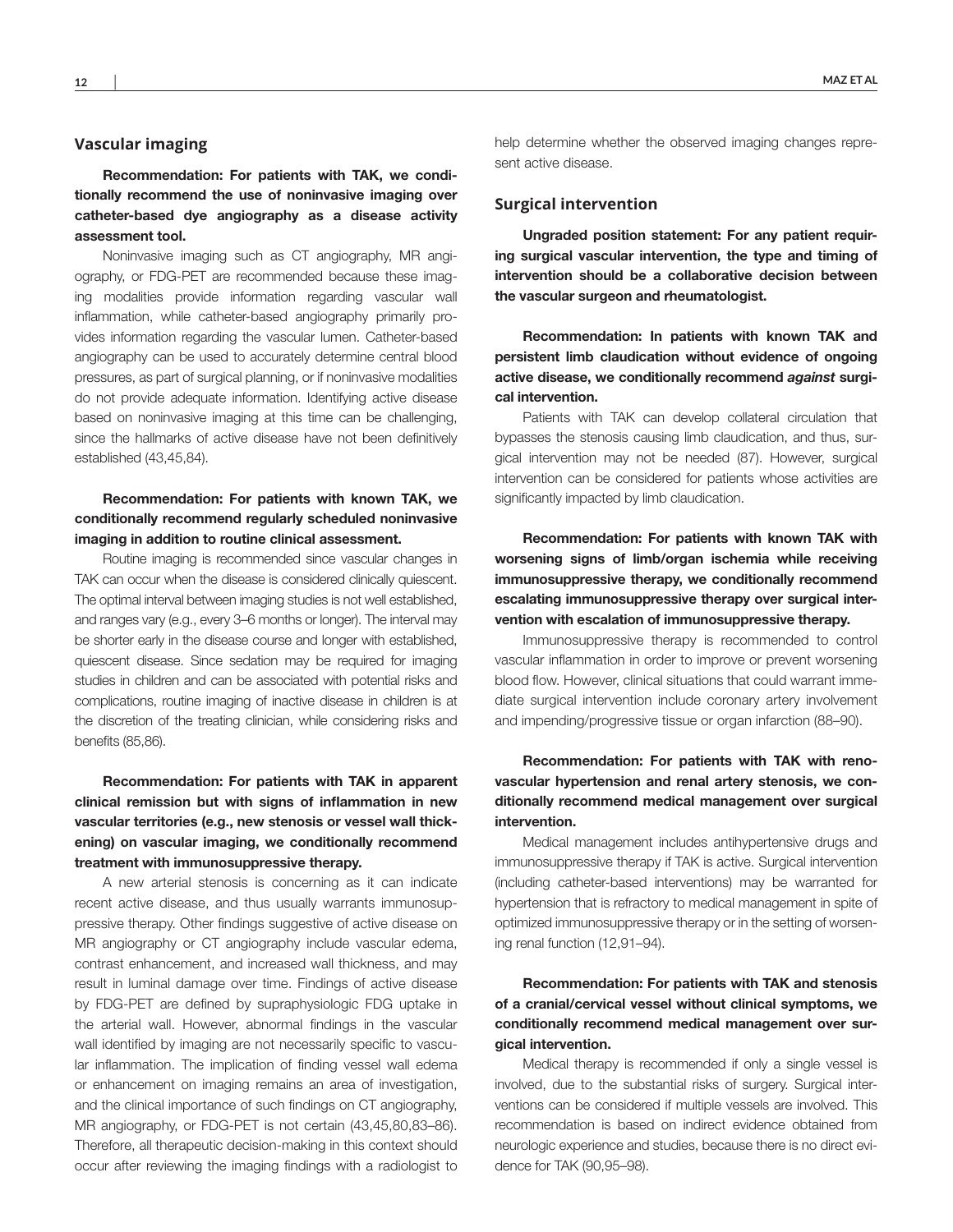Recommendation: For patients with TAK with worsening signs of limb/organ ischemia, we conditionally recommend delaying surgical intervention until the disease is quiescent over performing surgical intervention while the patient has active disease.

Observational studies have suggested improved outcomes if surgical intervention is performed when disease is not active. However, surgical intervention during active disease may be necessary if the patient has life- or organ-threatening manifestations such as stroke, loss of viability of a limb, or myocardial ischemia (99–101). We recognize that determining the level of disease activity in TAK can be challenging.

Recommendation: For patients with TAK who are undergoing surgical intervention, we conditionally recommend the use of high-dose glucocorticoids in the periprocedure period if the patient has active disease.

This recommendation pertains to patients with TAK who are undergoing a vascular surgical intervention due to a complication of TAK. High doses of oral glucocorticoids in the perioperative setting are recommended if the disease is active or if the clinician is concerned that the patient may have active disease (90,96,102).

#### **DISCUSSION**

This guideline presents the ACR/Vasculitis Foundation recommendations for the use of diagnostic testing, treatment, clinical and laboratory monitoring, and surgical intervention for patients with GCA or TAK. Overarching themes of the recommendations include the preference, in the US, for temporal artery biopsy over cranial imaging studies for the diagnosis of GCA, the use of large vessel imaging for GCA and TAK for diagnosis and disease monitoring, and limiting glucocorticoid exposure in order to minimize toxicity. Almost all recommendations are conditional due to lowquality evidence, reflecting the paucity of randomized clinical trials in these diseases.

Our recommendations regarding the use of temporal artery imaging differ from those presented by the European Alliance of Associations for Rheumatology (EULAR). In its recommendations regarding the use of imaging in large vessel vasculitis, EULAR indicates that the diagnosis of GCA may be made with a positive imaging test (e.g., temporal artery ultrasound or MRI of the cranial vessels), without additional testing such as temporal artery biopsy (103). However, the imaging recommendations presented by EULAR assume adequate expertise with these modalities. In the US, there is limited experience with temporal artery ultrasound and MRI of the cranial vessels as a diagnostic replacement for temporal artery biopsy, and thus, we continue to recommend temporal artery biopsy as the diagnostic test of choice at this time. However, we hope and anticipate that as experience with imaging of the temporal arteries to detect GCA (e.g., temporal artery ultrasound, MRI, and/or FDG-PET) increases in the US, patients will

be able to benefit from these diagnostic tests. Also, in contrast to EULAR, we favor initial treatment of GCA with glucocorticoids and a glucocorticoid-sparing agent, given the well-recognized toxicity of glucocorticoids (104,105).

When reviewing the data abstracted for the PICO questions, it was clear that many critical clinical questions remain unanswered for GCA and TAK, and the lack of sufficient clinical evidence for these questions is reflected in the ungraded position statements presented in this guideline. For example, the optimal duration of therapy for any treatment and how best to monitor disease status is unknown. Few glucocorticoid-sparing agents have been identified through high-quality data. Accurate and validated indicators of disease activity have not been established or widely used for GCA or TAK. Interpretation of imaging studies in GCA and TAK can be challenging, and the clinical significance of persistent vascular wall inflammation during clinically quiescent disease is unclear.

Given these critical gaps in knowledge, we encourage additional research into the management of GCA and TAK. Studies that may greatly benefit patient care include the following: 1) translational studies contributing to the understanding of disease pathogenesis to facilitate development of more targeted therapies; 2) randomized clinical trials identifying new therapeutic options for the management of GCA and TAK; 3) randomized clinical trials comparing the effectiveness of currently used immunosuppressive therapies; and 4) longitudinal studies with biospecimen collection and routine vascular imaging to identify biomarkers of disease activity, indicators of disease prognosis, and the clinical sequelae of abnormalities identified on vascular imaging. We are hopeful that additional investigations into GCA and TAK will enable a more tailored approach to disease management in order to improve outcomes and minimize treatment toxicities.

#### **ACKNOWLEDGMENTS**

We thank Anne M. Ferris, MBBS, Ora Gewurz-Singer, MD, Rula Hajj-Ali, MD, Eric Matteson, MD, MPH, Robert F. Spiera, MD, Linda Wagner-Weiner, MD, MS, and Kenneth J. Warrington, MD, for serving on the Expert Panel. We thank Antoine G. Sreih, MD and Gary S. Hoffman, MD, MS, for their contributions during the early phases of this project as members of the Core Team. Dr. Hoffman's participation ended July 2018 due to personal reasons. Dr. Sreih's involvement ended in December 2018 when he became primarily employed by industry, which precluded his continued participation in this project. We thank Joyce Kullman (Vasculitis Foundation) for her assistance with recruitment for the Patient Panel. We thank the patients who (along with authors Kathy A. Full and Omar I. Vitobaldi) participated in the Patient Panel meeting: Jane Ascroft, Scott A. Brunton, Dedra DeMarco, Thomas Fitzpatrick, Jenn Gordon, Maria S. Mckay, Sandra Nye, Stephanie Sakson, and Ben Wilson. We thank Robin Arnold, Catherine E. Najem, MD, MSCE, and Amit Aakash Shah, MD, MPH, for their assistance with the literature review. We thank the ACR staff, including Ms Regina Parker, for assistance in organizing the face-toface meeting and coordinating the administrative aspects of the project, and Ms Robin Lane for assistance in manuscript preparation. We thank Ms Janet Waters for help in developing the literature search strategy and performing the initial literature search, and Ms Janet Joyce for performing the update searches.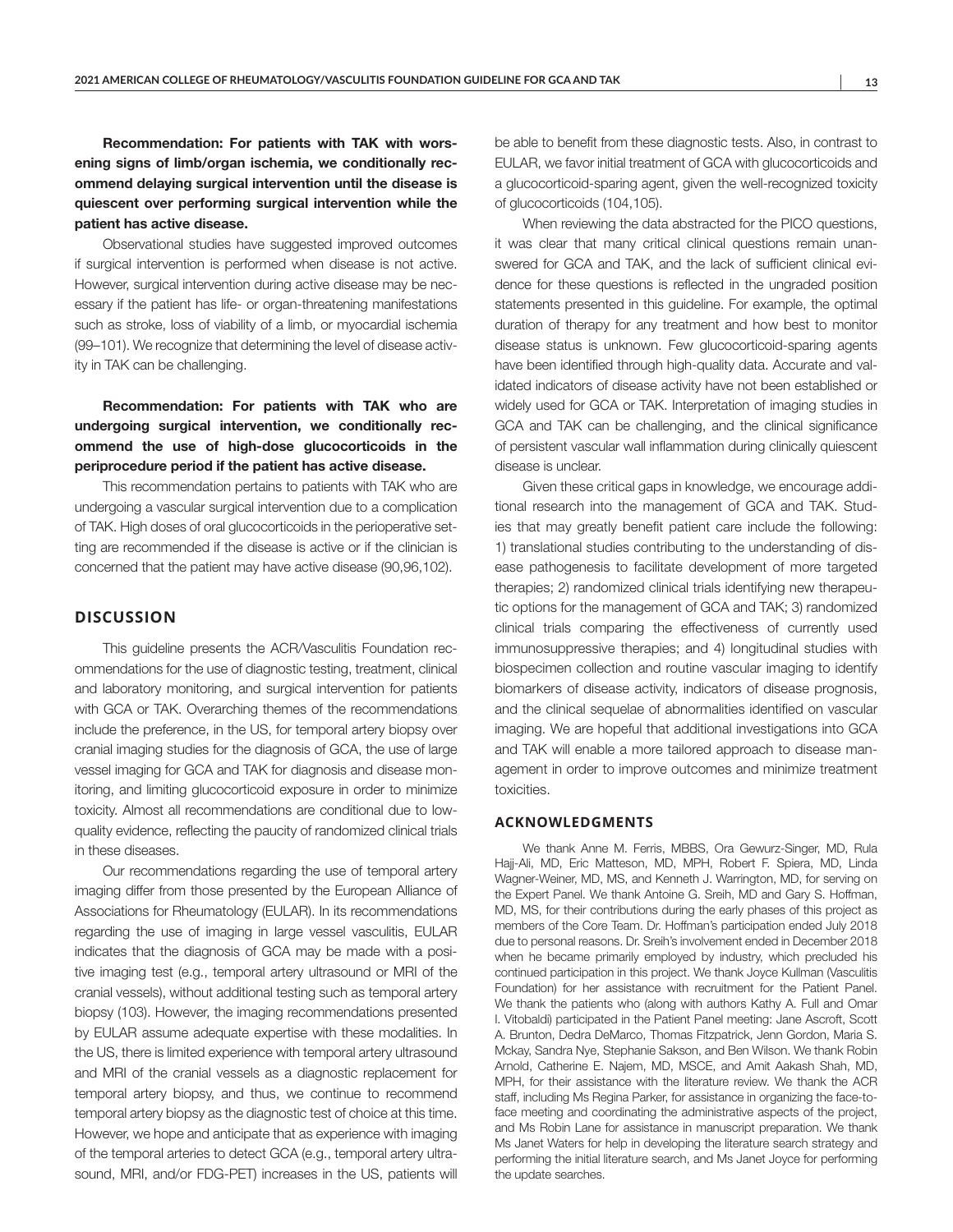#### **AUTHOR CONTRIBUTIONS**

All authors were involved in drafting the article or revising it critically for important intellectual content, and all authors approved the final version to be published. Drs. Maz, Chung, and Abril had full access to all of the data in the study and takes responsibility for the integrity of the data and the accuracy of the data analysis.

Study conception and design. Maz, Chung, Abril, Langford, Gorelik, Guyatt, Archer, Full, Grayson, Merkel, Seo, Stone, Sule, Sundel, Vitobaldi, Turner, Mustafa.

Acquisition of data. Maz, Chung, Langford, Abril, Gorelik, Full, Imundo, Kim, Merkel, Stone, Vitobaldi, Byram, Dua, Husainat, James, Kalot, Lin, Springer, Turgunbaev, Villa-Forte, Turner, Mustafa.

Analysis and interpretation of data. Maz, Chung, Langford, Abril, Gorelik, Archer, Conn, Full, Grayson, Ibarra, Imundo, Kim, Merkel, Rhee, Seo, Stone, Vitobaldi, Warner, Byram, Dua, Husainat, Kalot, Lin, Springer, Turgunbaev, Mustafa.

#### **REFERENCES**

- 1. Jennette JC, Falk RJ, Bacon PA, Basu N, Cid MC, Ferrario F, et al. 2012 revised International Chapel Hill Consensus Conference nomenclature of vasculitides. Arthritis Rheum 2013;65:1–11.
- 2. Weyand CM, Goronzy JJ. Giant-cell arteritis and polymyalgia rheumatica [letter]. N Engl J Med 2014;371:1653.
- 3. Gonzalez-Gay MA, Vazquez-Rodriguez TR, Lopez-Diaz MJ, Miranda-Filloy JA, Gonzalez-Juanatey C, Martin J, et al. Epidemiology of giant cell arteritis and polymyalgia rheumatica [review]. Arthritis Rheum 2009;61:1454–61.
- 4. Koster MJ, Matteson EL, Warrington KJ. Large-vessel giant cell arteritis: diagnosis, monitoring and management [review]. Rheumatology (Oxford) 2018;57 Suppl 2:ii32–42.
- 5. Mukhtyar C, Guillevin L, Cid MC, Dasgupta B, de Groot K, Gross W, et al. EULAR recommendations for the management of large vessel vasculitis. Ann Rheum Dis 2009;68:318–23.
- 6. Salvarani C, Crowson CS, O'Fallon WM, Hunder GG, Gabriel SE. Reappraisal of the epidemiology of giant cell arteritis in Olmsted County, Minnesota, over a fifty-year period. Arthritis Rheum 2004;51:264–8.
- 7. Aiello PD, Trautmann JC, McPhee TJ, Kunselman AR, Hunder GG. Visual prognosis in giant cell arteritis. Ophthalmology 1993;100:550–5.
- 8. Stone JH, Tuckwell K, Dimonaco S, Klearman M, Aringer M, Blockmans D, et al. Trial of tocilizumab in giant-cell arteritis. N Engl J Med 2017;377:317–28.
- 9. Hall S, Barr W, Lie JT, Stanson AW, Kazmier FJ, Hunder GG. Takayasu arteritis: a study of 32 North American patients. Medicine (Baltimore) 1985;64:89–99.
- 10. Schmidt J, Kermani TA, Bacani AK, Crowson CS, Cooper LT, Matteson EL, et al. Diagnostic features, treatment, and outcomes of Takayasu arteritis in a US cohort of 126 patients. Mayo Clin Proc 2013;88:822–30.
- 11. Sanchez-Alvarez C, Mertz LE, Thomas CS, Cochuyt JJ, Abril A. Demographic, clinical, and radiologic characteristics of a cohort of patients with Takayasu arteritis. Am J Med 2019;132:647–51.
- 12. Labarca C, Makol A, Crowson CS, Kermani TA, Matteson EL, Warrington KJ. Retrospective comparison of open versus endovascular procedures for Takayasu arteritis. J Rheumatol 2016;43:427–32.
- 13. Alexander PE, Li SA, Gionfriddo MR, Stoltzfus RJ, Neumann I, Brito JP, et al. Senior GRADE methodologists encounter challenges as part of WHO guideline development panels: an inductive content analysis. J Clin Epidemiol 2016;70:123–8.
- 14. Andrews J, Guyatt G, Oxman AD, Alderson P, Dahm P, Falck-Ytter Y, et al. GRADE guidelines: 14. Going from evidence to recommendations: the significance and presentation of recommendations. J Clin Epidemiol 2013;66:719–25.
- 15. Guyatt GH, Oxman AD, Vist GE, Kunz R, Falck-Ytter Y, Alonso-Coello P, et al. GRADE: an emerging consensus on rating quality of evidence and strength of recommendations. BMJ 2008;336:924–6.
- 16. Alexander PE, Gionfriddo MR, Li SA, Bero L, Stoltzfus RJ, Neumann I, et al. A number of factors explain why WHO guideline developers make strong recommendations inconsistent with GRADE guidance. J Clin Epidemiol 2016;70:111–22.
- 17. Durling B, Toren A, Patel V, Gilberg S, Weis E, Jordan D. Incidence of discordant temporal artery biopsy in the diagnosis of giant cell arteritis. Can J Ophthalmol 2014;49:157–61.
- 18. Mahr A, Saba M, Kambouchner M, Polivka M, Baudrimont M, Brochériou I, et al. Temporal artery biopsy for diagnosing giant cell arteritis: the longer, the better? Ann Rheum Dis 2006;65:826–8.
- 19. Roth AM, Milsow L, Keltner JL. The ultimate diagnoses of patients undergoing temporal artery biopsies. Arch Ophthalmol 1984;102:901–3.
- 20. Achkar AA, Lie JT, Hunder GG, O'Fallon WM, Gabriel SE. How does previous corticosteroid treatment affect the biopsy findings in giant cell (temporal) arteritis? Ann Intern Med 1994;120:987–92.
- 21. Allison MC, Gallagher PJ. Temporal artery biopsy and corticosteroid treatment. Ann Rheum Dis 1984;43:416–7.
- 22. Breuer GS, Nesher R, Nesher G. Negative temporal artery biopsies: eventual diagnoses and features of patients with biopsy-negative giant cell arteritis compared to patients without arteritis. Clin Exp Rheumatol 2008;26:1103–6.
- 23. Bury D, Joseph J, Dawson TP. Does preoperative steroid treatment affect the histology in giant cell (cranial) arteritis? J Clin Pathol 2012;65:1138–40.
- 24. Gonzalez-Gay MA, Garcia-Porrua C, Llorca J, Gonzalez-Louzao C, Rodriguez-Ledo P. Biopsy-negative giant cell arteritis: clinical spectrum and predictive factors for positive temporal artery biopsy. Semin Arthritis Rheum 2001;30:249–56.
- 25. Hall S, Persellin S, Lie JT, O'Brien PC, Kurland LT, Hunder GG. The therapeutic impact of temporal artery biopsy. Lancet 1983;2:1217–20.
- 26. Le K, Bools LM, Lynn AB, Clancy TV, Hooks WB III, Hope WW. The effect of temporal artery biopsy on the treatment of temporal arteritis. Am J Surg 2015;209:338–41.
- 27. Ray-Chaudhuri N, Kine DA, Tijani SO, Parums DV, Cartilidge N, Strong NP, et al. Effect of prior steroid treatment on temporal artery biopsy findings in giant cell arteritis. Br J Ophthalmol 2002;86:530–2.
- 28. Maleszewski JJ, Younge BR, Fritzlen JT, Hunder GG, Goronzy JJ, Warrington KJ, et al. Clinical and pathological evolution of giant cell arteritis: a prospective study of follow-up temporal artery biopsies in 40 treated patients. Mod Pathol 2017;30:788–96.
- 29. Bley TA, Uhl M, Carew J, Markl M, Schmidt D, Peter HH, et al. Diagnostic value of high-resolution MR imaging in giant cell arteritis. AJNR Am J Neuroradiol 2007;28:1722–7.
- 30. Bowling K, Rait J, Atkinson J, Srinivas G. Temporal artery biopsy in the diagnosis of giant cell arteritis: does the end justify the means? Ann Med Surg (Lond) 2017;20:1–5.
- 31. Hussain O, McKay A, Fairburn K, Doyle P, Orr R. Diagnosis of giant cell arteritis: when should we biopsy the temporal artery? Br J Oral Maxillofac Surg 2016;54:327–30.
- 32. Luqmani R, Lee E, Singh S, Gillett M, Schmidt WA, Bradburn M, et al. The role of ultrasound compared to biopsy of temporal arteries in the diagnosis and treatment of giant cell arteritis (TABUL): a diagnostic accuracy and cost-effectiveness study. Health Technol Assess 2016;20:1–238.
- 33. Yuksel V, Guclu O, Tastekin E, Halici U, Huseyin S, Inal V, et al. Clinical correlation of biopsy results in patients with temporal arteritis. Rev Assoc Med Bras (1992) 2017;63:953–6.
- 34. Ghinoi A, Zuccoli G, Nicolini A, Pipitone N, Macchioni L, Bajocchi GL, et al. 1T magnetic resonance imaging in the diagnosis of giant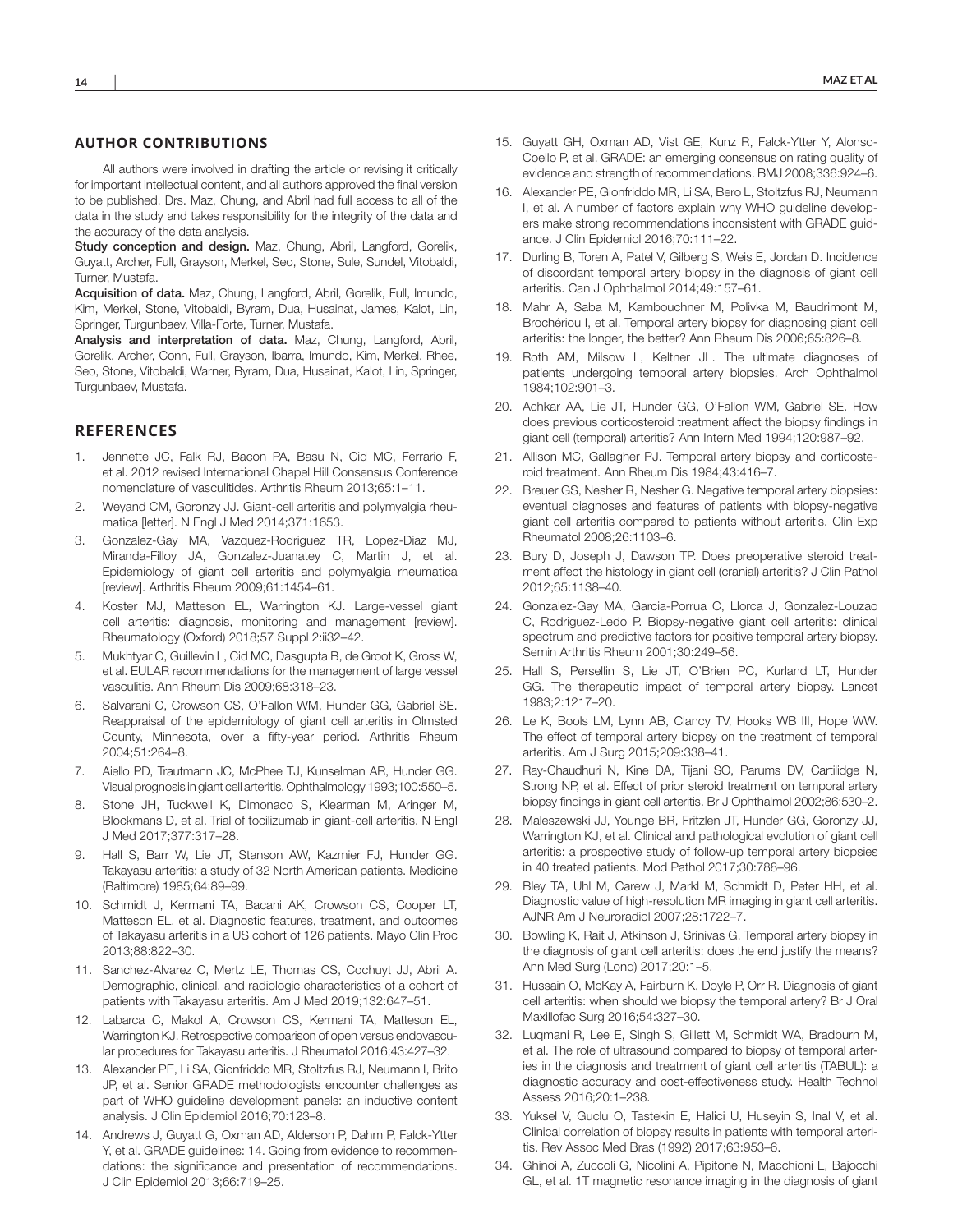cell arteritis: comparison with ultrasonography and physical examination of temporal arteries. Clin Exp Rheumatol 2008;26 Suppl 49:S76–80.

- 35. Hauenstein C, Reinhard M, Geiger J, Markl M, Hetzel A, Treszl A, et al. Effects of early corticosteroid treatment on magnetic resonance imaging and ultrasonography findings in giant cell arteritis. Rheumatology (Oxford) 2012;51:1999–2003.
- 36. Klink T, Geiger J, Both M, Ness T, Heinzelmann S, Reinhard M, et al. Giant cell arteritis: diagnostic accuracy of MR imaging of superficial cranial arteries in initial diagnosis-results from a multicenter trial. Radiology 2014;273:844–52.
- 37. Rhéaume M, Rebello R, Pagnoux C, Carette S, Clements-Baker M, Cohen-Hallaleh V, et al. High-resolution magnetic resonance imaging of scalp arteries for the diagnosis of giant cell arteritis: results of a prospective cohort study. Arthritis Rheumatol 2017;69:161–8.
- 38. Blockmans D, de Ceuninck L, Vanderschueren S, Knockaert D, Mortelmans L, Bobbaers H. Repetitive <sup>18</sup>F-fluorodeoxyglucose positron emission tomography in giant cell arteritis: a prospective study of 35 patients. Arthritis Rheum 2006;55:131–7.
- 39. Hay B, Mariano-Goulart D, Bourdon A, Benkiran M, Vauchot F, de Verbizier D, et al. Diagnostic performance of 18F-FDG PET-CT for large vessel involvement assessment in patients with suspected giant cell arteritis and negative temporal artery biopsy. Ann Nucl Med 2019;33:512–20.
- 40. Kermani TA, Diab S, Sreih AG, Cuthbertson D, Borchin R, Carette S, et al. Arterial lesions in giant cell arteritis: a longitudinal study. Semin Arthritis Rheum 2019;48:707–13.
- 41. Nielsen BD, Gormsen LC, Hansen IT, Keller KK, Therkildsen P, Hauge EM. Three days of high-dose glucocorticoid treatment attenuates large-vessel 18F-FDG uptake in large-vessel giant cell arteritis but with a limited impact on diagnostic accuracy. Eur J Nucl Med Mol Imaging 2018;45:1119–28.
- 42. Pfadenhauer K, Weinerth J, Hrdina C. Vertebral arteries: a target for FDG-PET imaging in giant cell arteritis? Clinical, ultrasonographic and PET study in 46 patients. Nuklearmedizin 2011;50:28–32.
- 43. Quinn KA, Ahlman MA, Malayeri AA, Marko J, Civelek AC, Rosenblum JS, et al. Comparison of magnetic resonance angiography and <sup>18</sup>F-fluorodeoxyglucose positron emission tomography in large-vessel vasculitis. Ann Rheum Dis 2018;77:1165–71.
- 44. Schmidt WA, Seifert A, Gromnica-Ihle E, Krause A, Natusch A. Ultrasound of proximal upper extremity arteries to increase the diagnostic yield in large-vessel giant cell arteritis. Rheumatology (Oxford) 2008;47:96–101.
- 45. Grayson PC, Alehashemi S, Bagheri AA, Civelek AC, Cupps TR, Kaplan MJ, et al. <sup>18</sup>F-fluorodeoxyglucose-positron emission tomography as an imaging biomarker in a prospective, longitudinal cohort of patients with large vessel vasculitis. Arthritis Rheumatol 2018;70:439–49.
- 46. Grayson PC, Tomasson G, Cuthbertson D, Carette S, Hoffman GS, Khalidi NA, et al. Association of vascular physical examination findings and arteriographic lesions in large vessel vasculitis. J Rheumatol 2012;39:303–9.
- 47. Chevalet P, Barrier JH, Pottier P, Hamidou M, Planchon B, El Kouri D, et al. A randomized, multicenter, controlled trial using intravenous pulses of methylprednisolone in the initial treatment of simple forms of giant cell arteritis: a one year followup study of 164 patients. J Rheumatol 2000;27:1484–91.
- 48. Mazlumzadeh M, Hunder GG, Easley KA, Calamia KT, Matteson EL, Griffing WL, et al. Treatment of giant cell arteritis using induction therapy with high-dose glucocorticoids: a double-blind, placebocontrolled, randomized prospective clinical trial. Arthritis Rheum 2006;54:3310–8.
- 49. Chan CC, Paine M, O'Day J. Steroid management in giant cell arteritis. Br J Ophthalmol 2001;85:1061–4.
- 50. Hayreh SS, Zimmerman B, Kardon RH. Visual improvement with corticosteroid therapy in giant cell arteritis: report of a large study and review of literature. Acta Ophthalmol Scand 2002;80:355–67.
- 51. Hunder GG, Sheps SG, Allen GL, Joyce JW. Daily and alternateday corticosteroid regimens in treatment of giant cell arteritis: comparison in a prospective study. Ann Intern Med 1975;82:613–8.
- 52. Delecoeuillerie G, Joly P, de Lara AC, Paolaggi JB. Polymyalgia rheumatica and temporal arteritis: a retrospective analysis of prognostic features and different corticosteroid regimens (11 year survey of 210 patients). Ann Rheum Dis 1988;47:733–9.
- 53. Nesher G, Rubinow A, Sonnenblick M. Efficacy and adverse effects of different corticosteroid dose regimens in temporal arteritis: a retrospective study. Clin Exp Rheumatol 1997;15:303–6.
- 54. Villiger PM, Adler S, Kuchen S, Wermelinger F, Dan D, Fiege V, et al. Tocilizumab for induction and maintenance of remission in giant cell arteritis: a phase 2, randomised, double-blind, placebo-controlled trial. Lancet 2016;387:1921–7.
- 55. Langford CA, Cuthbertson D, Ytterberg SR, Khalidi N, Monach PA, Carette S, et al. A randomized, double-blind trial of abatacept (CTLA-4Ig) for the treatment of giant cell arteritis. Arthritis Rheumatol 2017;69:837–45.
- 56. Mahr AD, Jover JA, Spiera RF, Hernández-García C, Fernández-Gutiérrez B, LaValley MP, et al. Adjunctive methotrexate for treatment of giant cell arteritis: an individual patient data meta-analysis. Arthritis Rheum 2007;56:2789–97.
- 57. Seror R, Baron G, Hachulla E, Debandt M, Larroche C, Puéchal X, et al. Adalimumab for steroid sparing in patients with giant-cell arteritis: results of a multicentre randomised controlled trial. Ann Rheum Dis 2014;73:2074–81.
- 58. García-Martínez A, Hernández-Rodríguez J, Grau JM, Cid MC. Treatment with statins does not exhibit a clinically relevant corticosteroid-sparing effect in patients with giant cell arteritis. Arthritis Rheum 2004;51:674–8.
- 59. Narvaez J, Bernad B, Nolla JM, Valverde J. Statin therapy does not seem to benefit giant cell arteritis. Semin Arthritis Rheum 2007;36:322–7.
- 60. Pugnet G, Sailler L, Fournier JP, Bourrel R, Montastruc JL, Lapeyre-Mestre M. Predictors of cardiovascular hospitalization in giant cell arteritis: effect of statin exposure. A French population-based study. J Rheumatol 2016;43:2162–70.
- 61. Berger CT, Wolbers M, Meyer P, Daikeler T, Hess C. High incidence of severe ischaemic complications in patients with giant cell arteritis irrespective of platelet count and size, and platelet inhibition. Rheumatology (Oxford) 2009;48:258–61.
- 62. Narvaez J, Bernad B, Gómez-Vaquero C, García-Gómez C, Roig-Vilaseca D, Juanola X, et al. Impact of antiplatelet therapy in the development of severe ischemic complications and in the outcome of patients with giant cell arteritis. Clin Exp Rheumatol 2008;26 Suppl 49:S57–62.
- 63. Nesher G, Berkun Y, Mates M, Baras M, Rubinow A, Sonnenblick M. Low-dose aspirin and prevention of cranial ischemic complications in giant cell arteritis. Arthritis Rheum 2004;50:1332–7.
- 64. Salvarani C, Della Bella C, Cimino L, Macchioni P, Formisano D, Bajocchi G, et al. Risk factors for severe cranial ischaemic events in an Italian population-based cohort of patients with giant cell arteritis. Rheumatology (Oxford) 2009;48:250–3.
- 65. Hoffman GS, Cid MC, Hellmann DB, Guillevin L, Stone JH, Schousboe J, et al. A multicenter, randomized, double-blind, placebo-controlled trial of adjuvant methotrexate treatment for giant cell arteritis. Arthritis Rheum 2002;46:1309–18.
- 66. Spiera RF, Mitnick HJ, Kupersmith M, Richmond M, Spiera H, Peterson MG, et al. A prospective, double-blind, randomized, placebo controlled trial of methotrexate in the treatment of giant cell arteritis (GCA). Clin Exp Rheumatol 2001;19:495–501.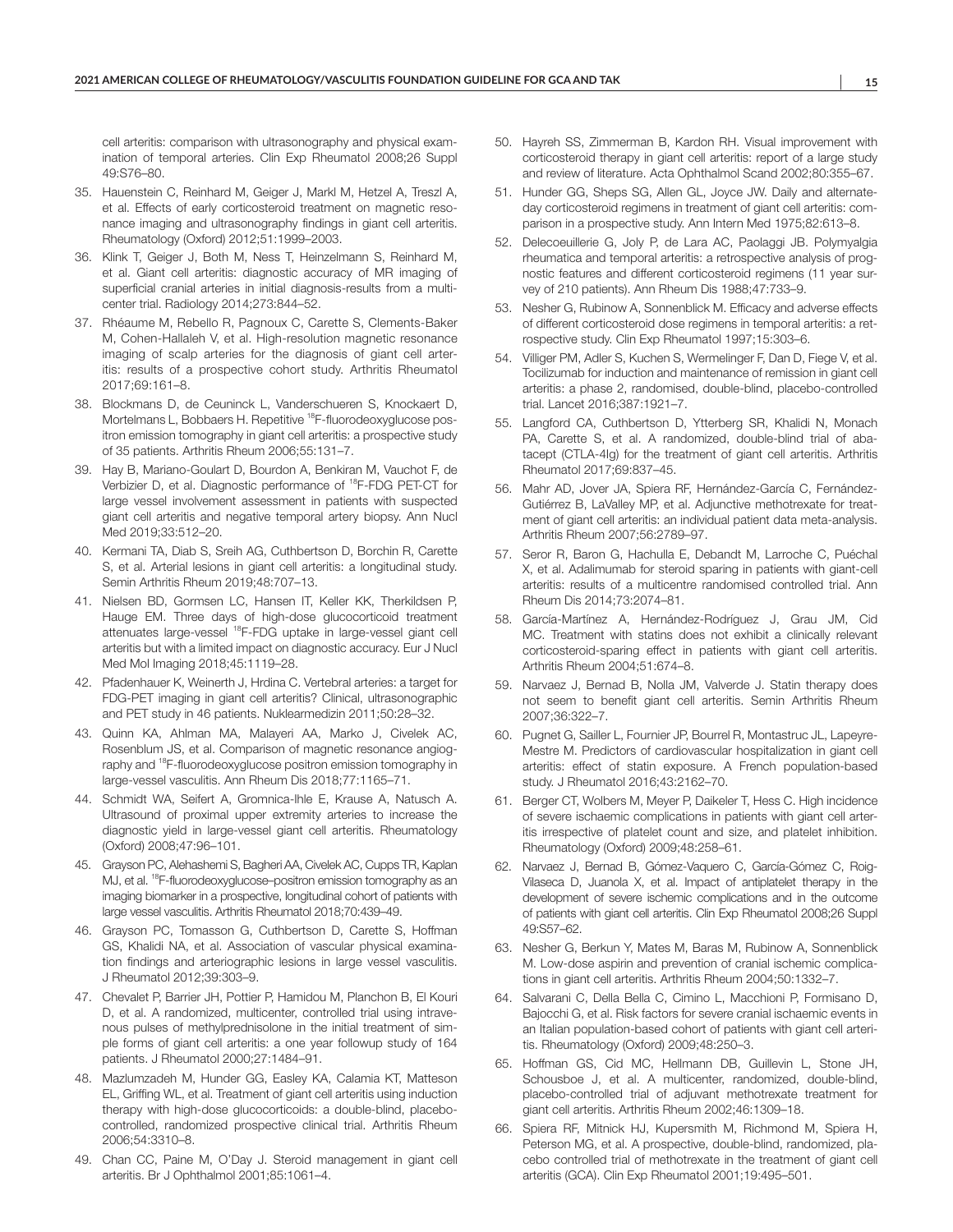- 67. Hoffman GS, Cid MC, Rendt-Zagar KE, Merkel PA, Weyand CM, Stone JH, et al. Infliximab for maintenance of glucocorticosteroidinduced remission of giant cell arteritis: a randomized trial. Ann Intern Med 2007;146:621–30.
- 68. Both M, Aries PM, Muller-Hulsbeck S, Jahnke T, Schäfer PJ, Gross WL, et al. Balloon angioplasty of arteries of the upper extremities in patients with extracranial giant-cell arteritis. Ann Rheum Dis 2006;65:1124–30.
- 69. Clifford AH, Arafat A, Idrees JJ, Roselli EE, Tan CD, Rodriguez R, et al. Outcomes among 196 patients with noninfectious proximal aortitis. Arthritis Rheumatol 2019;71:2112–20.
- 70. Mennander AA, Miller DV, Liang KP, Warrington KJ, Connolly HM, Schaff HV, et al. Surgical management of ascending aortic aneurysm due to non-infectious aortitis. Scand Cardiovasc J 2008;42:417–24.
- 71. Allen DB. Growth suppression by glucocorticoid therapy [review]. Endocrinol Metab Clin North Am 1996;25:699–717.
- 72. Mutoh T, Shirai T, Fujii H, Ishii T, Harigae H. Insufficient use of corticosteroids without immunosuppressants results in higher relapse rates in Takayasu arteritis. J Rheumatol 2020;47:255–63.
- 73. Molloy ES, Langford CA, Clark TM, Gota CE, Hoffman GS. Antitumour necrosis factor therapy in patients with refractory Takayasu arteritis: long-term follow-up. Ann Rheum Dis 2008;67:1567–9.
- 74. Nakaoka Y, Isobe M, Takei S, Tanaka Y, Ishii T, Yokota S, et al. Efficacy and safety of tocilizumab in patients with refractory Takayasu arteritis: results from a randomised, double-blind, placebo-controlled, phase 3 trial in Japan (the TAKT study). Ann Rheum Dis 2018;77:348–54.
- 75. Mekinian A, Resche-Rigon M, Comarmond C, Soriano A, Constans J, Alric L, et al. Efficacy of tocilizumab in Takayasu arteritis: multicenter retrospective study of 46 patients. J Autoimmun 2018;91:55–60.
- 76. Langford CA, Cuthbertson D, Ytterberg SR, Khalidi N, Monach PA, Carette S, et al. A randomized, double-blind trial of abatacept (CTLA-4Ig) for the treatment of Takayasu arteritis. Arthritis Rheumatol 2017;69:846–53.
- 77. Aeschlimann FA, Eng SW, Sheikh S, Laxer RM, Hebert D, Noone D, et al. Childhood Takayasu arteritis: disease course and response to therapy. Arthritis Res Ther 2017;19:255.
- 78. Mekinian A, Comarmond C, Resche-Rigon M, Mirault T, Kahn JE, Lambert M, et al. Efficacy of biological-targeted treatments in Takayasu arteritis: multicenter, retrospective study of 49 patients. Circulation 2015;132:1693–700.
- 79. Schmidt J, Kermani TA, Bacani AK, Crowson CS, Matteson EL, Warrington KJ. Tumor necrosis factor inhibitors in patients with Takayasu arteritis: experience from a referral center with long-term followup. Arthritis Care Res (Hoboken) 2012;64:1079–83.
- 80. Comarmond C, Biard L, Lambert M, Mekinian A, Ferfar Y, Kahn JE, et al. Long-term outcomes and prognostic factors of complications in Takayasu arteritis: a multicenter study of 318 patients. Circulation 2017;136:1114–22.
- 81. Gulcu A, Gezer NS, Akar S, Akkoc N, Onen F, Goktay AY. Long-term follow-up of endovascular repair in the management of arterial stenosis caused by Takayasu's arteritis. Ann Vasc Surg 2017;42:93–100.
- 82. De Souza AW, Machado NP, Pereira VM, Arraes AE, Neto ET, Maria HA, et al. Antiplatelet therapy for the prevention of arterial ischemic events in Takayasu arteritis. Circ J 2010;74:1236–41.
- 83. Wang X, Dang A, Lv N, Liu Q, Chen B. High-sensitivity C-reactive protein predicts adverse cardiovascular events in patients with Takayasu arteritis with coronary artery involvement. Clin Rheumatol 2016;35:679–84.
- 84. Liu YQ, Ling J, Wang ZL. Intravenous digital subtraction angiography in patients with aorto-arteritis (Takayasu's). Cardiovasc Intervent Radiol 1990;13:83–7.
- 85. Lee KH, Cho A, Choi YJ, Lee SW, Ha YJ, Jung SJ, et al. The role of 18F-fluorodeoxyglucose–positron emission tomography in the assessment of disease activity in patients with Takayasu arteritis. Arthritis Rheum 2012;64:866–75.
- 86. Walter MA, Melzer RA, Schindler C, Muller-Brand J, Tyndall A, Nitzsche EU. The value of [18F]FDG-PET in the diagnosis of largevessel vasculitis and the assessment of activity and extent of disease. Eur J Nucl Med Mol Imaging 2005;32:674–81.
- 87. Vinicki JP, Garcia-Vicuna R, Arredondo M, López-Bote JP, García-Vadillo JA, Castaneda S, et al. Sustained remission after long-term biological therapy in patients with large vessel vasculitis: an analysis of ten cases. Reumatol Clin 2017;13:210–3.
- 88. Ando M, Sasako Y, Okita Y, Tagusari O, Kitamura S, Matsuo H. Surgical considerations of occlusive lesions associated with Takayasu's arteritis. Jpn J Thorac Cardiovasc Surg 2000;48:173–9.
- 89. Lee GY, Jeon P, Do YS, Sung K, Kim DI, Kim YW, et al. Comparison of outcomes between endovascular treatment and bypass surgery in Takayasu arteritis. Scand J Rheumatol 2014;43:153–61.
- 90. Zheng T, Zhu S, Ou JF, Fang WG, Qiao ZY, Qi RD, et al. Treatment with corticosteroid and/or immunosuppressive agents before surgery can effectively improve the surgical outcome in patients with Takayasu's arteritis. J Invest Surg 2019;32:220–7.
- 91. Ham SW, Weaver FA. Ex vivo renal artery reconstruction for complex renal artery disease. J Vasc Surg 2014;60:143–50.
- 92. Khalilullah M, Tyagi S. Percutaneous transluminal angioplasty in Takayasu arteritis. Heart Vessels Suppl 1992;7:146–53.
- 93. Sharma S, Gupta H, Saxena A, Kothari SS, Taneja K, Guleria S, et al. Results of renal angioplasty in nonspecific aortoarteritis (Takayasu disease). J Vasc Interv Radiol 1998;9:429–35.
- 94. Sun Y, Ma L, Ma L, Kong X, Chen H, Lv P, et al. Cyclophosphamide could be a better choice than methotrexate as induction treatment for patients with more severe Takayasu's arteritis. Rheumatol Int 2017;37:2019–26.
- 95. Chen B, Yu HX, Zhang J, Li XX, Wu XG, Yang SJ, et al. Endovascular revascularization for carotid artery occlusion in patients with Takayasu arteritis. Eur J Vasc Endovasc Surg 2015;49:498–505.
- 96. Fields CE, Bower TC, Cooper LT, Hoskin T, Noel AA, Panneton JM, et al. Takayasu's arteritis: operative results and influence of disease activity. J Vasc Surg 2006;43:64–71.
- 97. Kim HJ, Lee CS, Kim JS, Know SU, Kim JL, Park JW, et al. Outcomes after endovascular treatment of symptomatic patients with Takayasu's arteritis. Interv Neuroradiol 2011;17:252–60.
- 98. Kim YW, Kim DI, Park YJ, Yang SS, Lee GY, Kim DK, et al. Surgical bypass vs endovascular treatment for patients with supra-aortic arterial occlusive disease due to Takayasu arteritis. J Vasc Surg 2012;55:693–700.
- 99. Kinjo H, Kafa A. The results of treatment in renal artery stenosis due to Takayasu disease: comparison between surgery, angioplasty, and stenting. A monocentrique retrospective study. G Chir 2015;36:161–7.
- 100. Park MC, Lee SW, Park YB, Lee SK, Choi D, Shim WH. Postinterventional immunosuppressive treatment and vascular restenosis in Takayasu's arteritis. Rheumatology (Oxford) 2006;45:600–5.
- 101. Wang X, Dang A, Lv N, Cheng N, Cheng X, Yang Y, et al. Longterm outcomes of coronary artery bypass grafting versus percutaneous coronary intervention for Takayasu arteritis patients with coronary artery involvement. Semin Arthritis Rheum 2017;47:247–52.
- 102. Ham SW, Kumar SR, Wang BR, Rowe VL, Weaver FA. Late outcomes of endovascular and open revascularization for nonatherosclerotic renal artery disease. Arch Surg 2010;145:832–9.